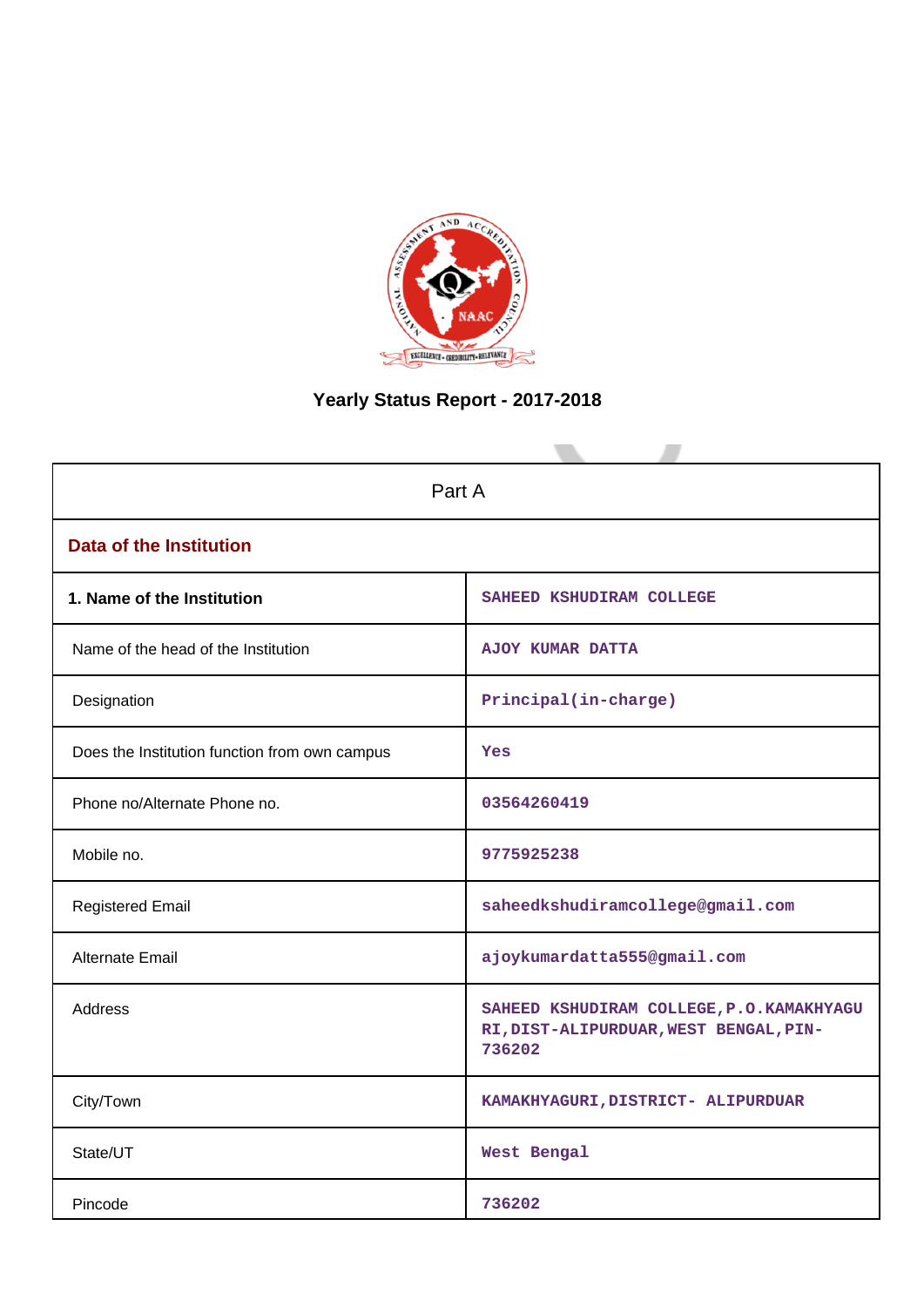| 2. Institutional Status                                                  |                                                                           |             |                                     |                                       |                   |  |  |
|--------------------------------------------------------------------------|---------------------------------------------------------------------------|-------------|-------------------------------------|---------------------------------------|-------------------|--|--|
| Affiliated / Constituent                                                 |                                                                           |             | Affiliated                          |                                       |                   |  |  |
| Type of Institution                                                      |                                                                           |             | Co-education                        |                                       |                   |  |  |
| Location                                                                 |                                                                           |             | Rural                               |                                       |                   |  |  |
| <b>Financial Status</b>                                                  |                                                                           |             | state                               |                                       |                   |  |  |
| Name of the IQAC co-ordinator/Director                                   |                                                                           |             | DR. UTPAL ROY                       |                                       |                   |  |  |
| Phone no/Alternate Phone no.                                             |                                                                           |             | 03564260419                         |                                       |                   |  |  |
| Mobile no.                                                               |                                                                           |             | 9832005864                          |                                       |                   |  |  |
| <b>Registered Email</b>                                                  |                                                                           |             |                                     | saheedkshudiramcollege@gmail.com      |                   |  |  |
| Alternate Email                                                          |                                                                           |             |                                     | ajoykumardatta555@gmail.com           |                   |  |  |
| 3. Website Address                                                       |                                                                           |             |                                     |                                       |                   |  |  |
| Web-link of the AQAR: (Previous Academic Year)                           |                                                                           |             | http://skcollege.org/agar/          |                                       |                   |  |  |
| 4. Whether Academic Calendar prepared during<br>the year                 |                                                                           |             | Yes                                 |                                       |                   |  |  |
| if yes, whether it is uploaded in the institutional website:<br>Weblink: |                                                                           |             | http://skcollege.org/igac-document/ |                                       |                   |  |  |
| <b>5. Accrediation Details</b>                                           |                                                                           |             |                                     |                                       |                   |  |  |
| Cycle                                                                    | Grade                                                                     | <b>CGPA</b> | Year of                             | Validity                              |                   |  |  |
|                                                                          |                                                                           |             | Accrediation                        | Period From                           | Period To         |  |  |
| 1                                                                        | $\mathbf B$                                                               | 2.19        | 2017                                | 02-May-2017                           | $01 - May - 2022$ |  |  |
| 6. Date of Establishment of IQAC                                         |                                                                           |             | 16-Aug-2014                         |                                       |                   |  |  |
| 7. Internal Quality Assurance System                                     |                                                                           |             |                                     |                                       |                   |  |  |
|                                                                          | Quality initiatives by IQAC during the year for promoting quality culture |             |                                     |                                       |                   |  |  |
| Item /Title of the quality initiative by<br><b>IQAC</b>                  |                                                                           |             | Date & Duration                     | Number of participants/ beneficiaries |                   |  |  |
| College has applied for<br>the hostel grant to the<br>different funding  |                                                                           |             | 20-Dec-2017<br>5500<br>15           |                                       |                   |  |  |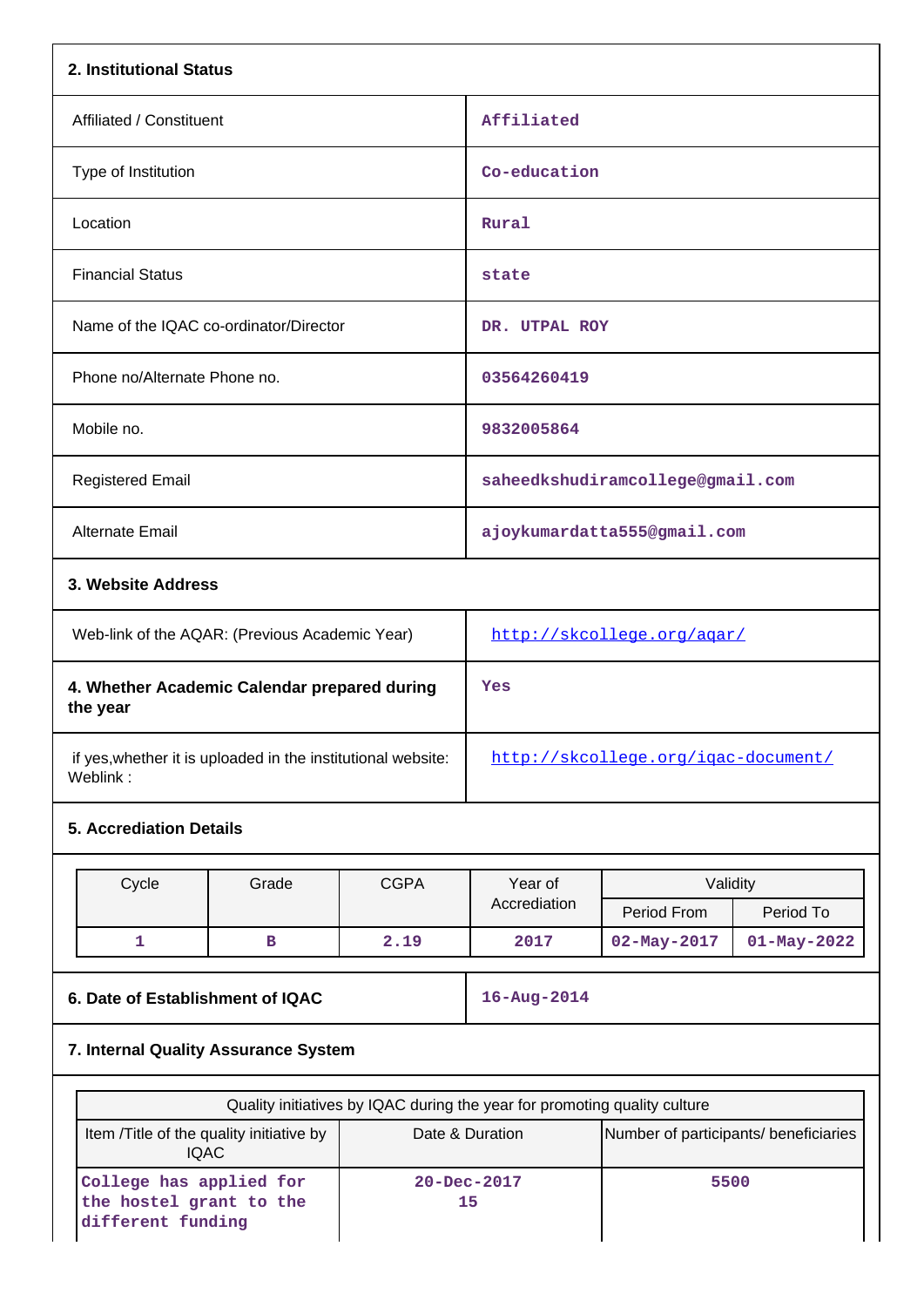| agencies                                                                                                           |        |  |  |                                                            |                                                                                                                    |        |  |
|--------------------------------------------------------------------------------------------------------------------|--------|--|--|------------------------------------------------------------|--------------------------------------------------------------------------------------------------------------------|--------|--|
| IQAC initiated to apply<br>for the additional post<br>to mitigate the faculty<br>shortage                          |        |  |  | 20-Dec-2017<br>15                                          |                                                                                                                    | 5500   |  |
| The automation college<br>library by KOHA software                                                                 |        |  |  | 15-Sep-2017<br>60                                          |                                                                                                                    | 5500   |  |
| 1,5 Lakh to purchase the<br><b>books</b>                                                                           |        |  |  | 16-Sep-2017<br>30                                          |                                                                                                                    | 5500   |  |
| IQAC has continuously<br>communicated with NBDD,<br>Govt. of West Bengal to<br>quick start of the new<br>buildings |        |  |  | $31 - Jul - 2017$<br>30                                    |                                                                                                                    | 5500   |  |
|                                                                                                                    |        |  |  | View File                                                  |                                                                                                                    |        |  |
| <b>Bank/CPE of UGC etc.</b><br>Institution/Departmen                                                               | Scheme |  |  | <b>Funding Agency</b>                                      | 8. Provide the list of funds by Central/ State Government- UGC/CSIR/DST/DBT/ICMR/TEQIP/World<br>Year of award with | Amount |  |
| t/Faculty                                                                                                          |        |  |  |                                                            | duration                                                                                                           |        |  |
|                                                                                                                    |        |  |  | No Data Entered/Not Applicable!!!<br>No Files Uploaded !!! |                                                                                                                    |        |  |
|                                                                                                                    |        |  |  |                                                            |                                                                                                                    |        |  |
| 9. Whether composition of IQAC as per latest<br><b>NAAC guidelines:</b>                                            |        |  |  | Yes                                                        |                                                                                                                    |        |  |
| Upload latest notification of formation of IQAC                                                                    |        |  |  | View File                                                  |                                                                                                                    |        |  |
| 10. Number of IQAC meetings held during the<br>year :                                                              |        |  |  | 4                                                          |                                                                                                                    |        |  |
| The minutes of IQAC meeting and compliances to the<br>decisions have been uploaded on the institutional<br>website |        |  |  | Yes                                                        |                                                                                                                    |        |  |
| Upload the minutes of meeting and action taken report                                                              |        |  |  | View File                                                  |                                                                                                                    |        |  |
| 11. Whether IQAC received funding from any of<br>the funding agency to support its activities<br>during the year?  |        |  |  |                                                            |                                                                                                                    |        |  |
|                                                                                                                    |        |  |  |                                                            | 12. Significant contributions made by IQAC during the current year(maximum five bullets)                           |        |  |

**1. Initiative for the quick start of New Buildings 2. Library automation by KOHA software 3. According to IQAC recommendations college purchase Books (Sanctioned 1.5 lakh Rupee) 4. IQAC initiated to apply for the additional post to mitigate the faculty shortage 5. IQAC took essential steps for the hostel grant to the different funding agencies**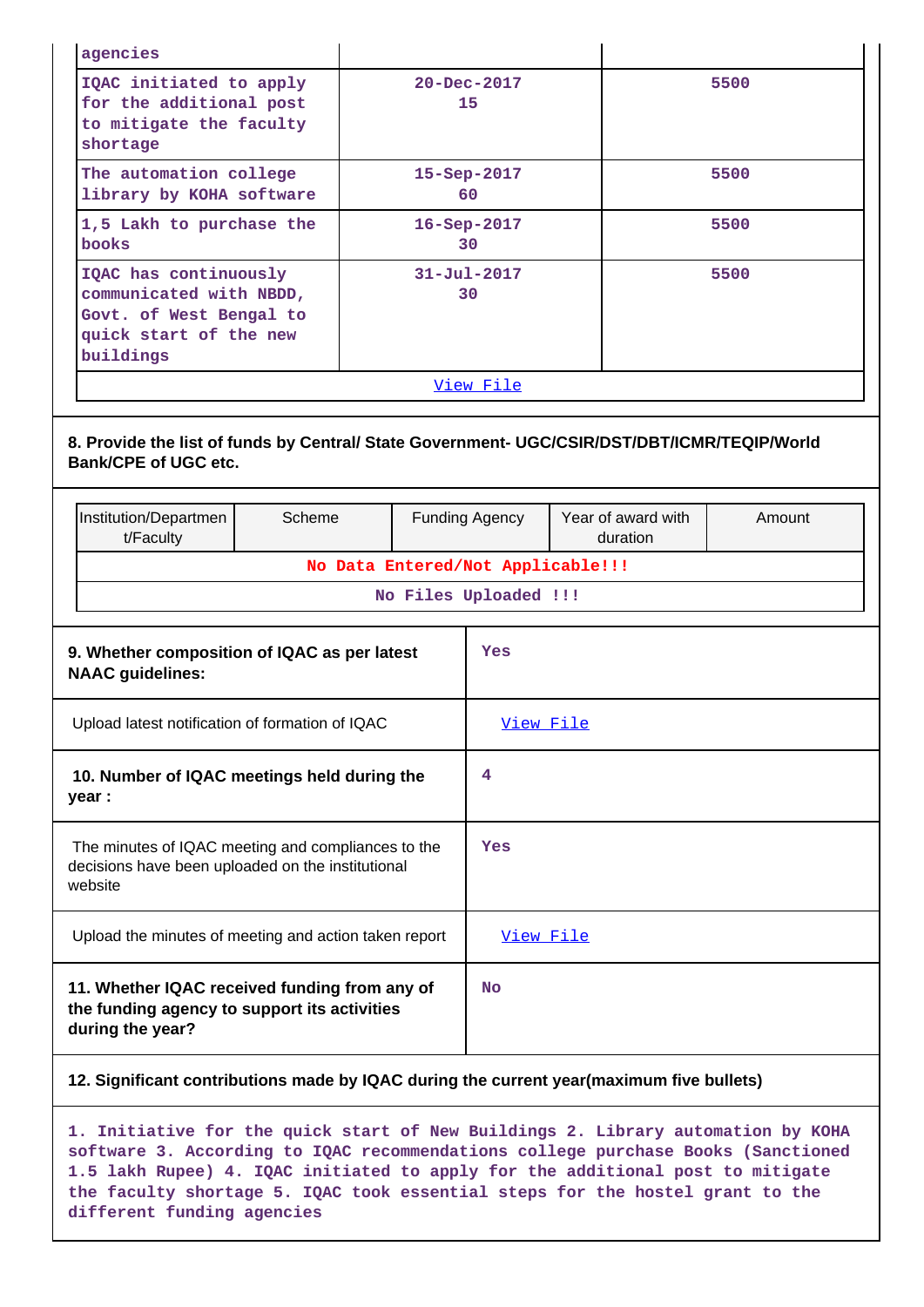# **13. Plan of action chalked out by the IQAC in the beginning of the academic year towards Quality Enhancement and outcome achieved by the end of the academic year**

| Plan of Action                                                                                                                              | Achivements/Outcomes                                                                                  |  |  |  |  |  |
|---------------------------------------------------------------------------------------------------------------------------------------------|-------------------------------------------------------------------------------------------------------|--|--|--|--|--|
| Decision regarding Interdisciplinary<br>Classes                                                                                             | All most all departments conducted the<br>Interdisciplinary Classes                                   |  |  |  |  |  |
| Initiative regarding the extension<br>programme                                                                                             | NCC & NSS conducted different extension<br>programme for the betterment of<br>society.                |  |  |  |  |  |
| College has applied for the hostel<br>grant to the different funding<br>agencies.                                                           | We don't get any fund still under<br>consideration                                                    |  |  |  |  |  |
| IQAC initiated to apply for the<br>additional post to mitigate the faculty<br>shortage                                                      | Yet not sanctioned by the Higher<br>Education Department Department, W.B<br>till under consideration. |  |  |  |  |  |
| Decision regarding the automation<br>college library                                                                                        | The library has been automated by KOHA<br>software                                                    |  |  |  |  |  |
| Decision regarding the adequate books<br>for the library according to NAAC<br>recommendation                                                | Book has been purchased of Rs.One and<br>half lack                                                    |  |  |  |  |  |
| IQAC has continuously communicated with Building work has been started<br>NBDD, Govt. of West Bengal to quick<br>start of the new buildings |                                                                                                       |  |  |  |  |  |
|                                                                                                                                             | View File                                                                                             |  |  |  |  |  |
| 14. Whether AQAR was placed before statutory<br>body?                                                                                       | No                                                                                                    |  |  |  |  |  |
| 15. Whether NAAC/or any other accredited<br>body(s) visited IQAC or interacted with it to<br>assess the functioning?                        | <b>No</b>                                                                                             |  |  |  |  |  |
| 16. Whether institutional data submitted to<br>AISHE:                                                                                       | Yes                                                                                                   |  |  |  |  |  |
| Year of Submission                                                                                                                          | 2017                                                                                                  |  |  |  |  |  |
| Date of Submission                                                                                                                          | $07 - Mar - 2018$                                                                                     |  |  |  |  |  |
| 17. Does the Institution have Management<br><b>Information System?</b>                                                                      | No                                                                                                    |  |  |  |  |  |
| Part B                                                                                                                                      |                                                                                                       |  |  |  |  |  |
| <b>CRITERION I-CURRICULAR ASPECTS</b>                                                                                                       |                                                                                                       |  |  |  |  |  |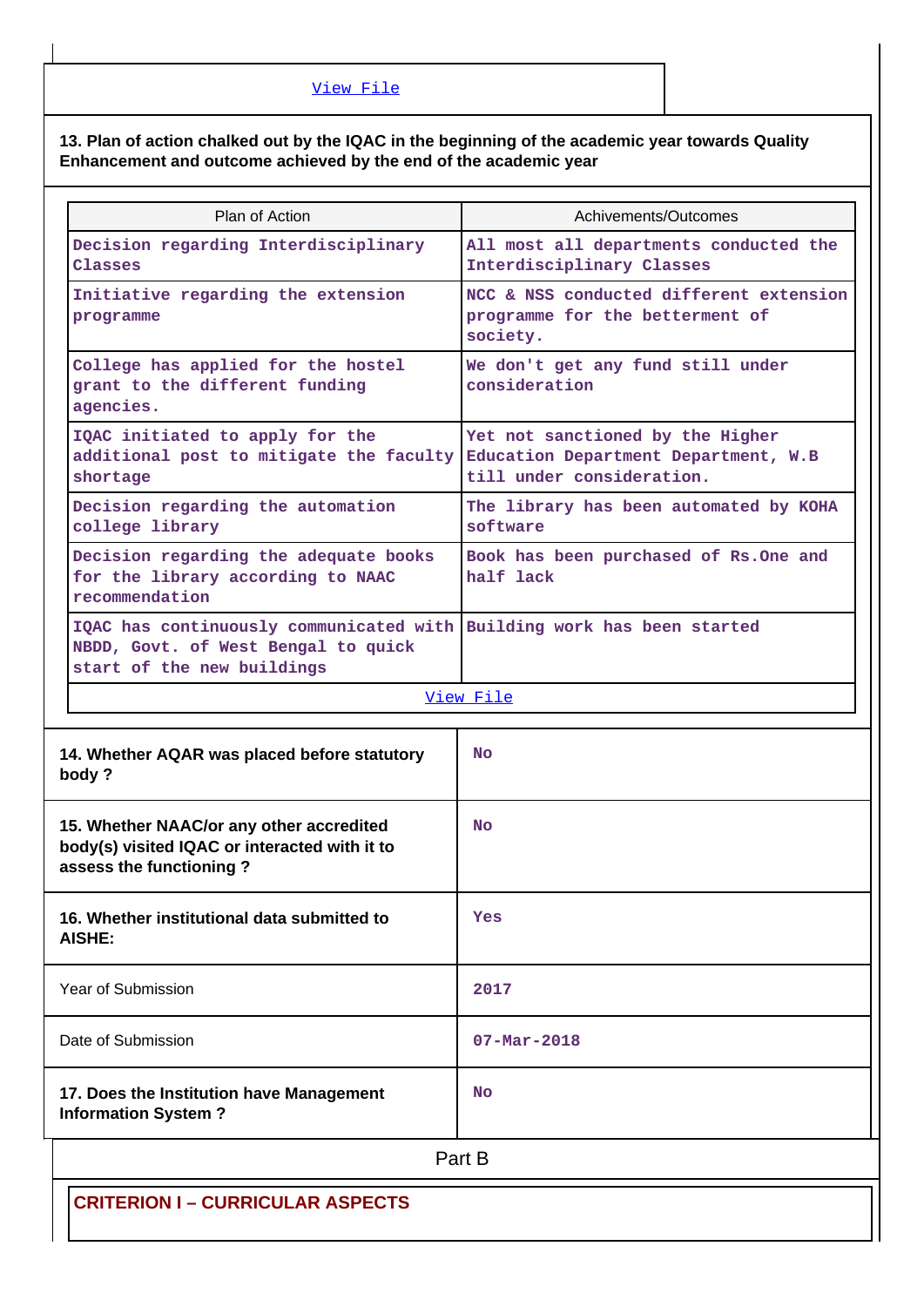| 1.1 - Curriculum Planning and Implementation                                                                                                                                                                                                                                                                                                                                                                                                                                                                                                                                                                                                                                                                      |                                             |                                                                                |  |  |  |  |  |  |
|-------------------------------------------------------------------------------------------------------------------------------------------------------------------------------------------------------------------------------------------------------------------------------------------------------------------------------------------------------------------------------------------------------------------------------------------------------------------------------------------------------------------------------------------------------------------------------------------------------------------------------------------------------------------------------------------------------------------|---------------------------------------------|--------------------------------------------------------------------------------|--|--|--|--|--|--|
| 1.1.1 – Institution has the mechanism for well planned curriculum delivery and documentation. Explain in 500<br>words                                                                                                                                                                                                                                                                                                                                                                                                                                                                                                                                                                                             |                                             |                                                                                |  |  |  |  |  |  |
| The college directly has no opportunity for making any curriculum planning.<br>However, we have few Board of Studies members from different universities,<br>where we have the opportunity to propose our view regarding the curriculum<br>planning. We are recognized by the University of North Bengal. University is<br>the sole authority behind the the curriculum planning. We are also bound to<br>implement the university curriculum. However, we have online Students' Feedback<br>system where we may analyse the students' feedback regarding the curriculum and<br>we may deliver the feedback report to our BOS members to convey the University<br>authorities for the better curriculum planning. |                                             |                                                                                |  |  |  |  |  |  |
| 1.1.2 - Certificate/ Diploma Courses introduced during the academic year                                                                                                                                                                                                                                                                                                                                                                                                                                                                                                                                                                                                                                          |                                             |                                                                                |  |  |  |  |  |  |
| Certificate<br>Diploma Courses                                                                                                                                                                                                                                                                                                                                                                                                                                                                                                                                                                                                                                                                                    | Dates of<br><b>Duration</b><br>Introduction | <b>Skill</b><br>Focus on employ<br>ability/entreprene<br>Development<br>urship |  |  |  |  |  |  |
|                                                                                                                                                                                                                                                                                                                                                                                                                                                                                                                                                                                                                                                                                                                   | No Data Entered/Not Applicable !!!          |                                                                                |  |  |  |  |  |  |
| 1.2 - Academic Flexibility                                                                                                                                                                                                                                                                                                                                                                                                                                                                                                                                                                                                                                                                                        |                                             |                                                                                |  |  |  |  |  |  |
| 1.2.1 – New programmes/courses introduced during the academic year                                                                                                                                                                                                                                                                                                                                                                                                                                                                                                                                                                                                                                                |                                             |                                                                                |  |  |  |  |  |  |
| Programme/Course                                                                                                                                                                                                                                                                                                                                                                                                                                                                                                                                                                                                                                                                                                  | Programme Specialization                    | Dates of Introduction                                                          |  |  |  |  |  |  |
| No Data Entered/Not Applicable !!!                                                                                                                                                                                                                                                                                                                                                                                                                                                                                                                                                                                                                                                                                |                                             |                                                                                |  |  |  |  |  |  |
|                                                                                                                                                                                                                                                                                                                                                                                                                                                                                                                                                                                                                                                                                                                   | No file uploaded.                           |                                                                                |  |  |  |  |  |  |
| 1.2.2 - Programmes in which Choice Based Credit System (CBCS)/Elective course system implemented at the<br>affiliated Colleges (if applicable) during the academic year.                                                                                                                                                                                                                                                                                                                                                                                                                                                                                                                                          |                                             |                                                                                |  |  |  |  |  |  |
| Name of programmes adopting<br><b>CBCS</b>                                                                                                                                                                                                                                                                                                                                                                                                                                                                                                                                                                                                                                                                        | Programme Specialization                    | Date of implementation of<br><b>CBCS/Elective Course System</b>                |  |  |  |  |  |  |
| No Data Entered/Not Applicable !!!                                                                                                                                                                                                                                                                                                                                                                                                                                                                                                                                                                                                                                                                                |                                             |                                                                                |  |  |  |  |  |  |
| 1.2.3 - Students enrolled in Certificate/ Diploma Courses introduced during the year                                                                                                                                                                                                                                                                                                                                                                                                                                                                                                                                                                                                                              |                                             |                                                                                |  |  |  |  |  |  |
|                                                                                                                                                                                                                                                                                                                                                                                                                                                                                                                                                                                                                                                                                                                   | Certificate                                 | Diploma Course                                                                 |  |  |  |  |  |  |
|                                                                                                                                                                                                                                                                                                                                                                                                                                                                                                                                                                                                                                                                                                                   | No Data Entered/Not Applicable !!!          |                                                                                |  |  |  |  |  |  |
| 1.3 - Curriculum Enrichment                                                                                                                                                                                                                                                                                                                                                                                                                                                                                                                                                                                                                                                                                       |                                             |                                                                                |  |  |  |  |  |  |
| 1.3.1 – Value-added courses imparting transferable and life skills offered during the year                                                                                                                                                                                                                                                                                                                                                                                                                                                                                                                                                                                                                        |                                             |                                                                                |  |  |  |  |  |  |
| <b>Value Added Courses</b>                                                                                                                                                                                                                                                                                                                                                                                                                                                                                                                                                                                                                                                                                        | Date of Introduction                        | Number of Students Enrolled                                                    |  |  |  |  |  |  |
|                                                                                                                                                                                                                                                                                                                                                                                                                                                                                                                                                                                                                                                                                                                   | No Data Entered/Not Applicable !!!          |                                                                                |  |  |  |  |  |  |
|                                                                                                                                                                                                                                                                                                                                                                                                                                                                                                                                                                                                                                                                                                                   | No file uploaded.                           |                                                                                |  |  |  |  |  |  |
| 1.3.2 - Field Projects / Internships under taken during the year                                                                                                                                                                                                                                                                                                                                                                                                                                                                                                                                                                                                                                                  |                                             |                                                                                |  |  |  |  |  |  |
| Project/Programme Title                                                                                                                                                                                                                                                                                                                                                                                                                                                                                                                                                                                                                                                                                           | Programme Specialization                    | No. of students enrolled for Field<br>Projects / Internships                   |  |  |  |  |  |  |
| <b>BA</b>                                                                                                                                                                                                                                                                                                                                                                                                                                                                                                                                                                                                                                                                                                         | Field Project by<br>Department of Geography | 36                                                                             |  |  |  |  |  |  |
| <b>BA</b>                                                                                                                                                                                                                                                                                                                                                                                                                                                                                                                                                                                                                                                                                                         | Field Project Department<br>of Bengal       | 18                                                                             |  |  |  |  |  |  |
|                                                                                                                                                                                                                                                                                                                                                                                                                                                                                                                                                                                                                                                                                                                   | <u>View File</u>                            |                                                                                |  |  |  |  |  |  |
|                                                                                                                                                                                                                                                                                                                                                                                                                                                                                                                                                                                                                                                                                                                   |                                             |                                                                                |  |  |  |  |  |  |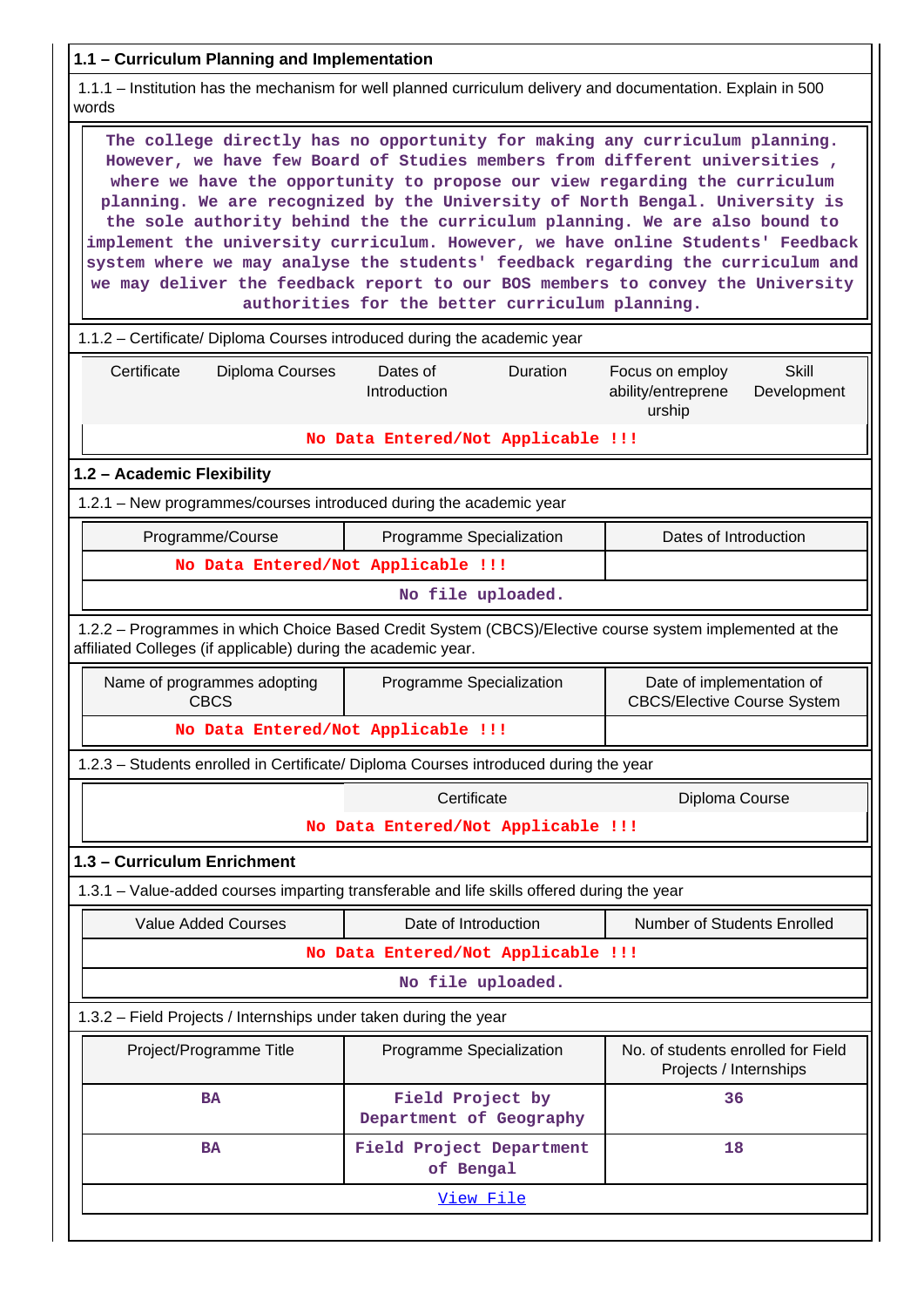| 1.4 - Feedback System                                                                                                                                                                                                                                                                                                                                                                                                                                                                                                                                                                                                                             |     |  |  |  |  |  |  |  |
|---------------------------------------------------------------------------------------------------------------------------------------------------------------------------------------------------------------------------------------------------------------------------------------------------------------------------------------------------------------------------------------------------------------------------------------------------------------------------------------------------------------------------------------------------------------------------------------------------------------------------------------------------|-----|--|--|--|--|--|--|--|
| 1.4.1 – Whether structured feedback received from all the stakeholders.                                                                                                                                                                                                                                                                                                                                                                                                                                                                                                                                                                           |     |  |  |  |  |  |  |  |
| <b>Students</b><br>Yes                                                                                                                                                                                                                                                                                                                                                                                                                                                                                                                                                                                                                            |     |  |  |  |  |  |  |  |
| Teachers                                                                                                                                                                                                                                                                                                                                                                                                                                                                                                                                                                                                                                          |     |  |  |  |  |  |  |  |
| <b>Employers</b>                                                                                                                                                                                                                                                                                                                                                                                                                                                                                                                                                                                                                                  |     |  |  |  |  |  |  |  |
| Alumni                                                                                                                                                                                                                                                                                                                                                                                                                                                                                                                                                                                                                                            | Yes |  |  |  |  |  |  |  |
| Parents                                                                                                                                                                                                                                                                                                                                                                                                                                                                                                                                                                                                                                           |     |  |  |  |  |  |  |  |
| 1.4.2 – How the feedback obtained is being analyzed and utilized for overall development of the institution?<br>(maximum 500 words)                                                                                                                                                                                                                                                                                                                                                                                                                                                                                                               |     |  |  |  |  |  |  |  |
| Feedback Obtained                                                                                                                                                                                                                                                                                                                                                                                                                                                                                                                                                                                                                                 |     |  |  |  |  |  |  |  |
| We follow the online Students and Alumni feedback system for the all students<br>and alumni. For each question/statement each students have to face five level<br>of experiences (Below Average, Average, Good, Very Good, Excellent ) by<br>choosing a statement from a score between 1 and 5. A higher score indicates a<br>better experience. The students and alumni will give feedback on five<br>parameters : Academic, Infrastructure, Support- system, Skills and Overall<br>Experience. After taking the online feedback system college follow its own<br>feedback policy. After analyse we make a report on overall feedback system and |     |  |  |  |  |  |  |  |

**Thereafter, IQAC sends their recommendations to the associate departments and bodies of the college.**

# **CRITERION II – TEACHING- LEARNING AND EVALUATION**

#### **2.1 – Student Enrolment and Profile**

2.1.1 – Demand Ratio during the year

| Name of the<br>Programme | Programme<br>Specialization                 | Number of seats<br>available | Number of<br>Application received | <b>Students Enrolled</b> |  |  |  |  |  |
|--------------------------|---------------------------------------------|------------------------------|-----------------------------------|--------------------------|--|--|--|--|--|
| <b>BA</b>                | Bengali Honours                             | 79                           | 457                               | 79                       |  |  |  |  |  |
| <b>BA</b>                | Geography<br>Honours                        | 47                           | 342                               | 47                       |  |  |  |  |  |
| <b>BA</b>                | <b>History Honours</b>                      | 79                           | 382                               | 79                       |  |  |  |  |  |
| <b>BA</b>                | Political<br><b>Science Honours</b>         | 79                           | 162                               | 57                       |  |  |  |  |  |
| <b>BA</b>                | English Honour                              | 47                           | 325                               | 47                       |  |  |  |  |  |
| <b>BA</b>                | Sanskrit<br>Honours<br>General<br><b>BA</b> |                              | 275                               | 30                       |  |  |  |  |  |
|                          |                                             |                              | 3225                              | 2300                     |  |  |  |  |  |
| <b>BSC</b>               | General                                     | 20                           | 75                                | 20                       |  |  |  |  |  |
|                          | View File                                   |                              |                                   |                          |  |  |  |  |  |

### **2.2 – Catering to Student Diversity**

2.2.1 – Student - Full time teacher ratio (current year data)

| Year | Number of                           | Number of          | Number of                         | Number of         | Number of        |
|------|-------------------------------------|--------------------|-----------------------------------|-------------------|------------------|
|      | students enrolled Students enrolled |                    | fulltime teachers                 | fulltime teachers | teachers         |
|      | in the institution                  | in the institution | available in the                  | available in the  | teaching both UG |
|      | (UG)                                |                    | institution                       | institution       | and PG courses   |
|      |                                     |                    | teaching only UG teaching only PG |                   |                  |
|      |                                     |                    | courses                           | courses           |                  |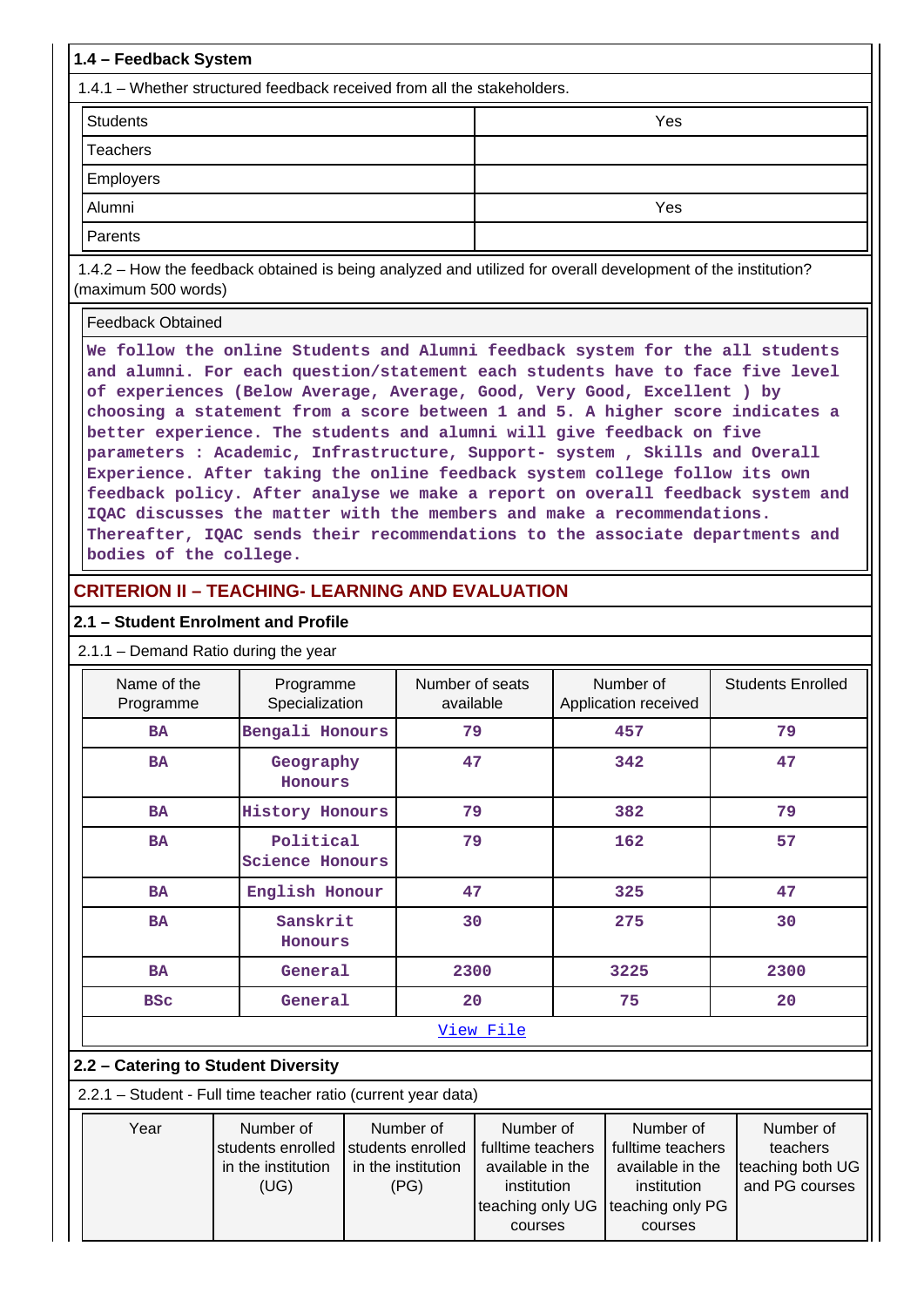| 2017                                                                                                                                                      | 2659                           |                         |                                                                                                            | $\mathbf 0$                                  | 13                      |  | $\mathbf 0$                                                    |                                                                                       | 13                                                                                                                  |  |
|-----------------------------------------------------------------------------------------------------------------------------------------------------------|--------------------------------|-------------------------|------------------------------------------------------------------------------------------------------------|----------------------------------------------|-------------------------|--|----------------------------------------------------------------|---------------------------------------------------------------------------------------|---------------------------------------------------------------------------------------------------------------------|--|
| 2.3 - Teaching - Learning Process                                                                                                                         |                                |                         |                                                                                                            |                                              |                         |  |                                                                |                                                                                       |                                                                                                                     |  |
| 2.3.1 – Percentage of teachers using ICT for effective teaching with Learning Management Systems (LMS), E-<br>learning resources etc. (current year data) |                                |                         |                                                                                                            |                                              |                         |  |                                                                |                                                                                       |                                                                                                                     |  |
| Number of                                                                                                                                                 | Number of                      |                         |                                                                                                            | <b>ICT Tools and</b>                         | Number of ICT           |  | Numberof smart                                                 |                                                                                       | E-resources and                                                                                                     |  |
| <b>Teachers on Roll</b>                                                                                                                                   | teachers using<br>ICT (LMS, e- |                         |                                                                                                            | resources<br>available                       | enabled<br>Classrooms   |  | classrooms                                                     |                                                                                       | techniques used                                                                                                     |  |
|                                                                                                                                                           | Resources)                     |                         |                                                                                                            |                                              |                         |  |                                                                |                                                                                       |                                                                                                                     |  |
| 13                                                                                                                                                        | 8                              |                         |                                                                                                            | 4                                            | $\overline{\mathbf{2}}$ |  | 1                                                              |                                                                                       | 5                                                                                                                   |  |
|                                                                                                                                                           |                                |                         |                                                                                                            | View File of ICT Tools and resources         |                         |  |                                                                |                                                                                       |                                                                                                                     |  |
|                                                                                                                                                           |                                |                         |                                                                                                            | View File of E-resources and techniques used |                         |  |                                                                |                                                                                       |                                                                                                                     |  |
| 2.3.2 - Students mentoring system available in the institution? Give details. (maximum 500 words)                                                         |                                |                         |                                                                                                            |                                              |                         |  |                                                                |                                                                                       |                                                                                                                     |  |
|                                                                                                                                                           |                                |                         |                                                                                                            |                                              |                         |  |                                                                |                                                                                       | The students mentoring yet not started. The college will take innovative initiatives in the academic years to come. |  |
| Number of students enrolled in the<br>institution                                                                                                         |                                |                         |                                                                                                            | Number of fulltime teachers                  |                         |  |                                                                |                                                                                       | Mentor: Mentee Ratio                                                                                                |  |
| 4787                                                                                                                                                      |                                |                         |                                                                                                            | 13                                           |                         |  |                                                                |                                                                                       | 1: 386                                                                                                              |  |
| 2.4 - Teacher Profile and Quality                                                                                                                         |                                |                         |                                                                                                            |                                              |                         |  |                                                                |                                                                                       |                                                                                                                     |  |
| 2.4.1 - Number of full time teachers appointed during the year                                                                                            |                                |                         |                                                                                                            |                                              |                         |  |                                                                |                                                                                       |                                                                                                                     |  |
| No. of sanctioned<br>positions                                                                                                                            |                                | No. of filled positions |                                                                                                            | Vacant positions                             |                         |  | Positions filled during<br>the current year                    |                                                                                       | No. of faculty with<br>Ph.D                                                                                         |  |
| 14                                                                                                                                                        |                                | 13                      |                                                                                                            | $\mathbf{1}$                                 |                         |  | 0                                                              |                                                                                       | $\overline{2}$                                                                                                      |  |
| International level from Government, recognised bodies during the year)                                                                                   |                                |                         |                                                                                                            |                                              |                         |  |                                                                |                                                                                       | 2.4.2 - Honours and recognition received by teachers (received awards, recognition, fellowships at State, National, |  |
| Year of Award                                                                                                                                             |                                |                         | Name of full time teachers<br>receiving awards from<br>state level, national level,<br>international level |                                              | Designation             |  |                                                                | Name of the award,<br>fellowship, received from<br>Government or recognized<br>bodies |                                                                                                                     |  |
|                                                                                                                                                           |                                |                         |                                                                                                            | No Data Entered/Not Applicable !!!           |                         |  |                                                                |                                                                                       |                                                                                                                     |  |
|                                                                                                                                                           |                                |                         |                                                                                                            |                                              | No file uploaded.       |  |                                                                |                                                                                       |                                                                                                                     |  |
| 2.5 - Evaluation Process and Reforms                                                                                                                      |                                |                         |                                                                                                            |                                              |                         |  |                                                                |                                                                                       |                                                                                                                     |  |
| 2.5.1 – Number of days from the date of semester-end/ year- end examination till the declaration of results during<br>the year                            |                                |                         |                                                                                                            |                                              |                         |  |                                                                |                                                                                       |                                                                                                                     |  |
| Programme Name                                                                                                                                            |                                | Programme Code          |                                                                                                            | Semester/year                                |                         |  | Last date of the last<br>semester-end/year-<br>end examination |                                                                                       | Date of declaration of<br>results of semester-<br>end/ year- end<br>examination                                     |  |
| <b>BA</b>                                                                                                                                                 |                                | Honour                  |                                                                                                            | 2018                                         |                         |  | 30/05/2018                                                     |                                                                                       | 30/06/2018                                                                                                          |  |
| <b>BA</b>                                                                                                                                                 |                                | General                 |                                                                                                            | 2018                                         |                         |  | 30/05/2018                                                     |                                                                                       | 30/06/2018                                                                                                          |  |
| <b>BSC</b>                                                                                                                                                |                                | General                 |                                                                                                            | 2018                                         |                         |  | 30/05/2018                                                     |                                                                                       | 30/06/2018                                                                                                          |  |
|                                                                                                                                                           |                                |                         |                                                                                                            |                                              | View File               |  |                                                                |                                                                                       |                                                                                                                     |  |
| 2.5.2 – Reforms initiated on Continuous Internal Evaluation (CIE) system at the institutional level (250 words)                                           |                                |                         |                                                                                                            |                                              |                         |  |                                                                |                                                                                       |                                                                                                                     |  |
|                                                                                                                                                           |                                |                         |                                                                                                            | department.                                  |                         |  |                                                                |                                                                                       | College has conducted internal test exam and mock test for each and every                                           |  |
|                                                                                                                                                           |                                |                         |                                                                                                            |                                              |                         |  |                                                                |                                                                                       |                                                                                                                     |  |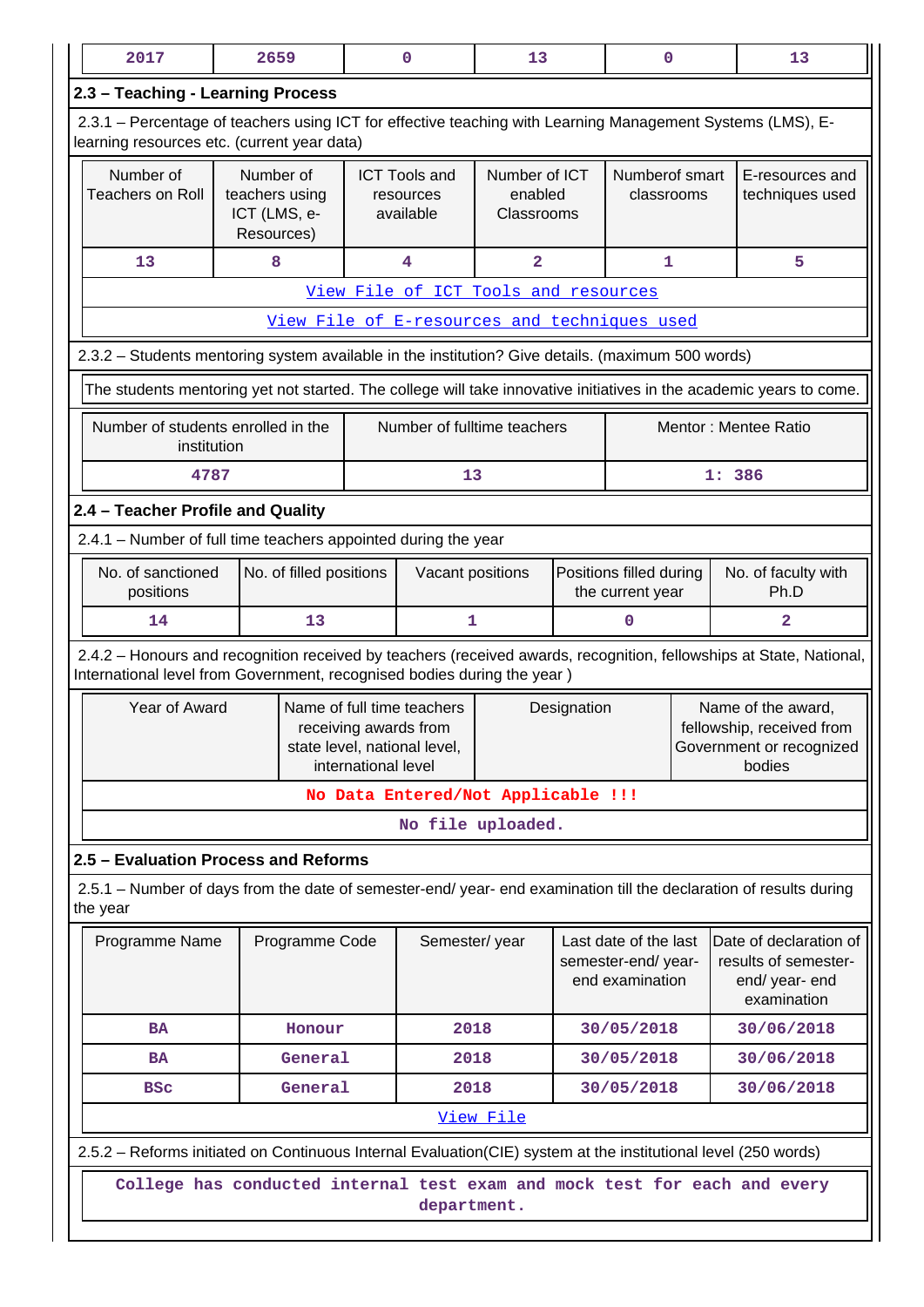2.5.3 – Academic calendar prepared and adhered for conduct of Examination and other related matters (250 words)

 **Academic Calendar has been prepared and uploaded in the college website in adherence to the Examinations conducted and other academic matters**

### **2.6 – Student Performance and Learning Outcomes**

 2.6.1 – Program outcomes, program specific outcomes and course outcomes for all programs offered by the institution are stated and displayed in website of the institution (to provide the weblink)

#### <http://skcollege.org/#> 2.6.2 – Pass percentage of students Programme Code Programme Name Programme **Specialization** Number of students appeared in the final year examination Number of students passed in final year examination Pass Percentage **B.A. BA General 1044 465 44.54 English BA Honours 27 24 88.89 Political Science BA Honours 38 31 81.58 History BA Honours 51 47 92.16 Geography BA Honours 32 30 93.75 Bengali BA Honours 49 47 95.92 No file uploaded.**

# **2.7 – Student Satisfaction Survey**

 2.7.1 – Student Satisfaction Survey (SSS) on overall institutional performance (Institution may design the questionnaire) (results and details be provided as weblink)

<http://skcollege.org/student-feedback/>

### **CRITERION III – RESEARCH, INNOVATIONS AND EXTENSION**

### **3.1 – Resource Mobilization for Research**

3.1.1 – Research funds sanctioned and received from various agencies, industry and other organisations

| Nature of the Project                                                                                                                    | <b>Duration</b> |  | Name of the funding<br>agency                                                                        | Amount received<br>during the year |  |      |  |  |  |  |
|------------------------------------------------------------------------------------------------------------------------------------------|-----------------|--|------------------------------------------------------------------------------------------------------|------------------------------------|--|------|--|--|--|--|
| No Data Entered/Not Applicable !!!                                                                                                       |                 |  |                                                                                                      |                                    |  |      |  |  |  |  |
|                                                                                                                                          |                 |  | No file uploaded.                                                                                    |                                    |  |      |  |  |  |  |
| 3.2 - Innovation Ecosystem                                                                                                               |                 |  |                                                                                                      |                                    |  |      |  |  |  |  |
| 3.2.1 - Workshops/Seminars Conducted on Intellectual Property Rights (IPR) and Industry-Academia Innovative<br>practices during the year |                 |  |                                                                                                      |                                    |  |      |  |  |  |  |
| Title of workshop/seminar                                                                                                                |                 |  | Name of the Dept.                                                                                    |                                    |  | Date |  |  |  |  |
|                                                                                                                                          |                 |  | No Data Entered/Not Applicable !!!                                                                   |                                    |  |      |  |  |  |  |
|                                                                                                                                          |                 |  | 3.2.2 - Awards for Innovation won by Institution/Teachers/Research scholars/Students during the year |                                    |  |      |  |  |  |  |
| Title of the innovation<br>Name of Awardee<br>Date of award<br><b>Awarding Agency</b><br>Category                                        |                 |  |                                                                                                      |                                    |  |      |  |  |  |  |
| No Data Entered/Not Applicable !!!                                                                                                       |                 |  |                                                                                                      |                                    |  |      |  |  |  |  |
|                                                                                                                                          |                 |  | No file uploaded.                                                                                    |                                    |  |      |  |  |  |  |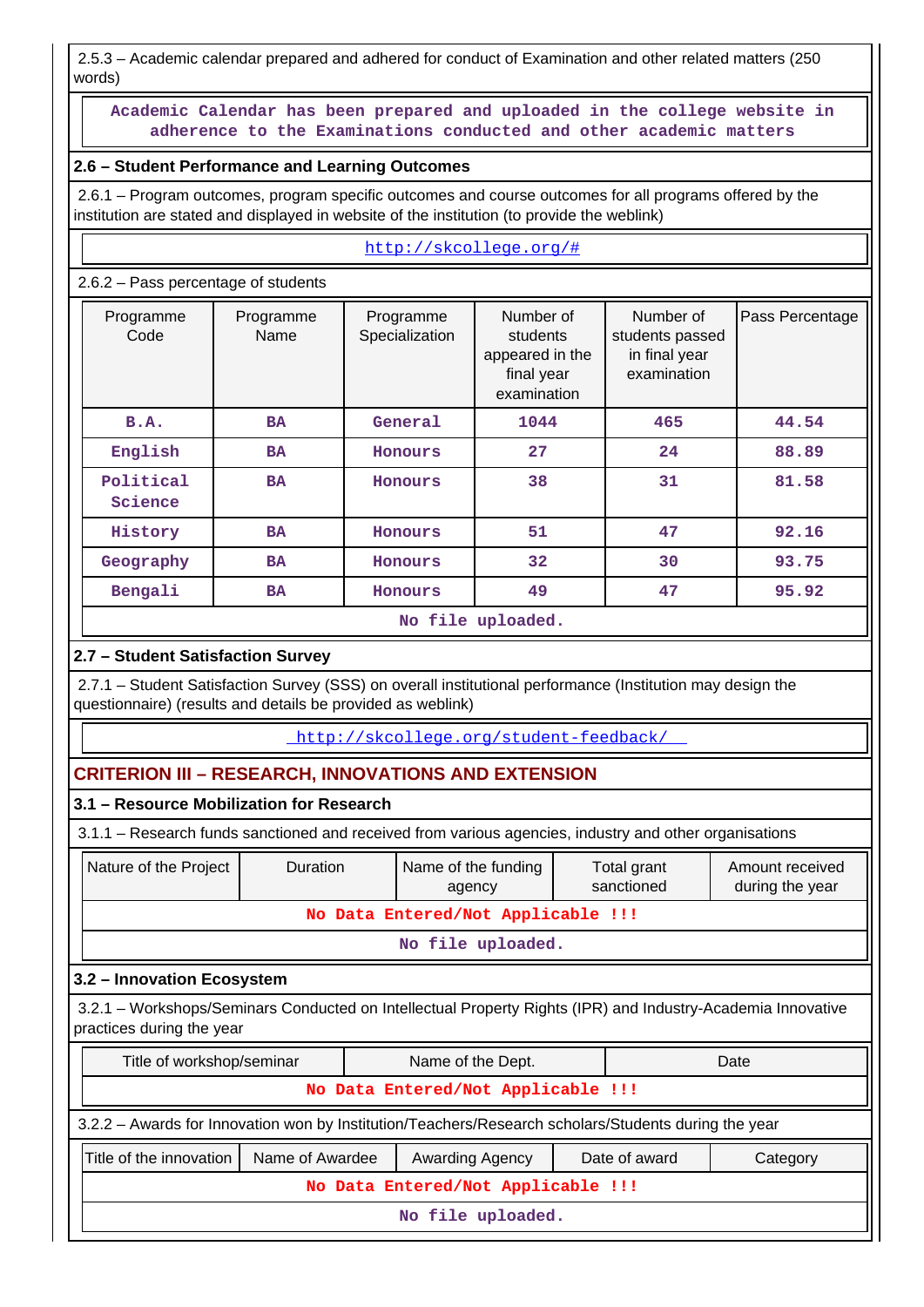| 3.2.3 - No. of Incubation centre created, start-ups incubated on campus during the year                                                                               |                                                      |                                    |                        |           |                       |         |                                                                    |                                                                    |  |  |
|-----------------------------------------------------------------------------------------------------------------------------------------------------------------------|------------------------------------------------------|------------------------------------|------------------------|-----------|-----------------------|---------|--------------------------------------------------------------------|--------------------------------------------------------------------|--|--|
| Incubation<br>Sponsered By<br>Name of the<br>Nature of Start-<br>Name<br>Date of<br>Center<br>Start-up<br>up                                                          |                                                      |                                    |                        |           |                       |         |                                                                    | Commencement                                                       |  |  |
|                                                                                                                                                                       | No Data Entered/Not Applicable !!!                   |                                    |                        |           |                       |         |                                                                    |                                                                    |  |  |
|                                                                                                                                                                       |                                                      |                                    | No file uploaded.      |           |                       |         |                                                                    |                                                                    |  |  |
| 3.3 – Research Publications and Awards                                                                                                                                |                                                      |                                    |                        |           |                       |         |                                                                    |                                                                    |  |  |
| 3.3.1 – Incentive to the teachers who receive recognition/awards                                                                                                      |                                                      |                                    |                        |           |                       |         |                                                                    |                                                                    |  |  |
| <b>State</b>                                                                                                                                                          |                                                      |                                    | National               |           |                       |         | International                                                      |                                                                    |  |  |
|                                                                                                                                                                       |                                                      | No Data Entered/Not Applicable !!! |                        |           |                       |         |                                                                    |                                                                    |  |  |
| 3.3.2 - Ph. Ds awarded during the year (applicable for PG College, Research Center)                                                                                   |                                                      |                                    |                        |           |                       |         |                                                                    |                                                                    |  |  |
|                                                                                                                                                                       | Name of the Department                               |                                    |                        |           |                       |         | Number of PhD's Awarded                                            |                                                                    |  |  |
|                                                                                                                                                                       |                                                      | No Data Entered/Not Applicable !!! |                        |           |                       |         |                                                                    |                                                                    |  |  |
| 3.3.3 – Research Publications in the Journals notified on UGC website during the year                                                                                 |                                                      |                                    |                        |           |                       |         |                                                                    |                                                                    |  |  |
| <b>Type</b>                                                                                                                                                           |                                                      | Department                         |                        |           | Number of Publication |         |                                                                    | Average Impact Factor (if<br>any)                                  |  |  |
| International                                                                                                                                                         |                                                      | Political Science                  |                        |           | 5                     |         |                                                                    | 0                                                                  |  |  |
| National                                                                                                                                                              |                                                      | Political Science                  |                        |           | 4                     |         |                                                                    | 0                                                                  |  |  |
| International                                                                                                                                                         |                                                      | History                            |                        |           | 1                     |         |                                                                    | 0                                                                  |  |  |
| National                                                                                                                                                              |                                                      | History                            |                        | 0<br>1    |                       |         |                                                                    |                                                                    |  |  |
|                                                                                                                                                                       |                                                      |                                    |                        | View File |                       |         |                                                                    |                                                                    |  |  |
| 3.3.4 – Books and Chapters in edited Volumes / Books published, and papers in National/International Conference<br>Proceedings per Teacher during the year            |                                                      |                                    |                        |           |                       |         |                                                                    |                                                                    |  |  |
|                                                                                                                                                                       | Department                                           |                                    |                        |           |                       |         | Number of Publication                                              |                                                                    |  |  |
|                                                                                                                                                                       | Political Science                                    |                                    |                        |           |                       |         | 3                                                                  |                                                                    |  |  |
|                                                                                                                                                                       | Department of Library                                |                                    |                        |           |                       |         | 1                                                                  |                                                                    |  |  |
|                                                                                                                                                                       | History                                              |                                    |                        |           |                       |         | 3                                                                  |                                                                    |  |  |
|                                                                                                                                                                       |                                                      |                                    |                        | View File |                       |         |                                                                    |                                                                    |  |  |
| 3.3.5 - Bibliometrics of the publications during the last Academic year based on average citation index in Scopus/<br>Web of Science or PubMed/ Indian Citation Index |                                                      |                                    |                        |           |                       |         |                                                                    |                                                                    |  |  |
| Title of the<br>Paper                                                                                                                                                 | Name of<br>Author                                    | Title of journal                   | Year of<br>publication |           | <b>Citation Index</b> |         | Institutional<br>affiliation as<br>mentioned in<br>the publication | Number of<br>citations<br>excluding self<br>citation               |  |  |
|                                                                                                                                                                       |                                                      | No Data Entered/Not Applicable !!! |                        |           |                       |         |                                                                    |                                                                    |  |  |
|                                                                                                                                                                       |                                                      |                                    | No file uploaded.      |           |                       |         |                                                                    |                                                                    |  |  |
| 3.3.6 - h-Index of the Institutional Publications during the year. (based on Scopus/ Web of science)                                                                  |                                                      |                                    |                        |           |                       |         |                                                                    |                                                                    |  |  |
| Title of the<br>Paper                                                                                                                                                 | Name of<br>Title of journal<br>Author<br>publication |                                    |                        |           |                       | h-index | Number of<br>citations<br>excluding self<br>citation               | Institutional<br>affiliation as<br>mentioned in<br>the publication |  |  |
|                                                                                                                                                                       |                                                      | No Data Entered/Not Applicable !!! |                        |           |                       |         |                                                                    |                                                                    |  |  |
|                                                                                                                                                                       |                                                      |                                    | No file uploaded.      |           |                       |         |                                                                    |                                                                    |  |  |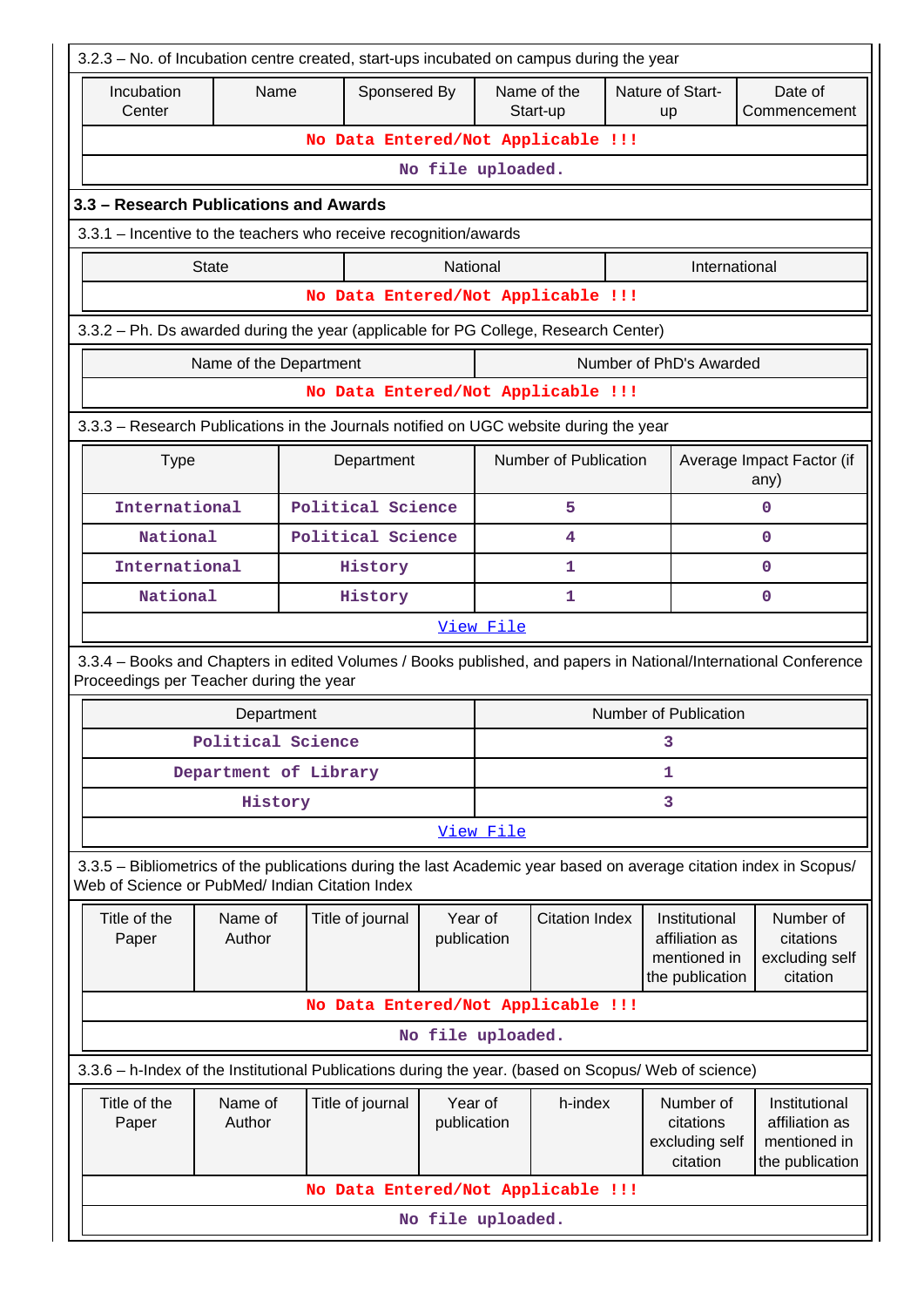| 3.3.7 - Faculty participation in Seminars/Conferences and Symposia during the year:                                                                                                                                |  |                                                       |                                       |                   |                                                          |     |                                                          |  |  |  |
|--------------------------------------------------------------------------------------------------------------------------------------------------------------------------------------------------------------------|--|-------------------------------------------------------|---------------------------------------|-------------------|----------------------------------------------------------|-----|----------------------------------------------------------|--|--|--|
| Number of Faculty                                                                                                                                                                                                  |  | International                                         | National                              |                   | <b>State</b>                                             |     | Local                                                    |  |  |  |
| Attended/Semina<br>rs/Workshops                                                                                                                                                                                    |  | $\mathbf 0$                                           | 3                                     |                   | 7                                                        |     | 8                                                        |  |  |  |
| Resource<br>persons                                                                                                                                                                                                |  | 1                                                     | $\overline{2}$                        |                   | $\mathbf 0$                                              |     | $\overline{2}$                                           |  |  |  |
|                                                                                                                                                                                                                    |  |                                                       |                                       | View File         |                                                          |     |                                                          |  |  |  |
| 3.4 - Extension Activities                                                                                                                                                                                         |  |                                                       |                                       |                   |                                                          |     |                                                          |  |  |  |
| 3.4.1 – Number of extension and outreach programmes conducted in collaboration with industry, community and<br>Non- Government Organisations through NSS/NCC/Red cross/Youth Red Cross (YRC) etc., during the year |  |                                                       |                                       |                   |                                                          |     |                                                          |  |  |  |
| Title of the activities                                                                                                                                                                                            |  | Organising unit/agency/<br>collaborating agency       |                                       |                   | Number of teachers<br>participated in such<br>activities |     | Number of students<br>participated in such<br>activities |  |  |  |
| Workshop on<br>Disaster Management                                                                                                                                                                                 |  | NSS with Disaster<br>Management, W.B                  |                                       |                   | 4                                                        |     | 55                                                       |  |  |  |
| Cleanliness Drive                                                                                                                                                                                                  |  | NSS with<br>Kamakhyaguri<br>Voluntary<br>Organisation |                                       |                   | 4                                                        | 80  |                                                          |  |  |  |
| College Cleanliness<br>Drive                                                                                                                                                                                       |  | <b>NSS</b>                                            |                                       |                   | 4                                                        |     | 150                                                      |  |  |  |
| Health Check up                                                                                                                                                                                                    |  | NSS and<br>Kamakhyaguri Health<br>Centre              |                                       | 4                 |                                                          | 60  |                                                          |  |  |  |
| Dengue Prevention<br>Workshop                                                                                                                                                                                      |  |                                                       | NSS with Health<br>Dept. W.B          |                   | 6                                                        |     | 160                                                      |  |  |  |
| <b>Health Awareness</b><br>and Family Welfare                                                                                                                                                                      |  | NSS Special Camp                                      |                                       |                   | 4                                                        |     | 187                                                      |  |  |  |
| NSS Day                                                                                                                                                                                                            |  | <b>NSS</b>                                            |                                       |                   | 4                                                        |     | 300                                                      |  |  |  |
| <b>Womens Day</b>                                                                                                                                                                                                  |  | <b>NSS</b>                                            |                                       |                   | 4                                                        | 250 |                                                          |  |  |  |
| <b>Blood Donation</b>                                                                                                                                                                                              |  | NSS with Blood Bank                                   |                                       | 4                 |                                                          | 400 |                                                          |  |  |  |
|                                                                                                                                                                                                                    |  |                                                       |                                       | View File         |                                                          |     |                                                          |  |  |  |
| 3.4.2 - Awards and recognition received for extension activities from Government and other recognized bodies<br>during the year                                                                                    |  |                                                       |                                       |                   |                                                          |     |                                                          |  |  |  |
| Name of the activity                                                                                                                                                                                               |  | Award/Recognition                                     |                                       |                   | <b>Awarding Bodies</b>                                   |     | Number of students<br><b>Benefited</b>                   |  |  |  |
|                                                                                                                                                                                                                    |  | No Data Entered/Not Applicable !!!                    |                                       |                   |                                                          |     |                                                          |  |  |  |
|                                                                                                                                                                                                                    |  |                                                       |                                       | No file uploaded. |                                                          |     |                                                          |  |  |  |
| 3.4.3 - Students participating in extension activities with Government Organisations, Non-Government<br>Organisations and programmes such as Swachh Bharat, Aids Awareness, Gender Issue, etc. during the year     |  |                                                       |                                       |                   |                                                          |     |                                                          |  |  |  |
| Name of the scheme                                                                                                                                                                                                 |  | Organising unit/Agen<br>cy/collaborating<br>agency    | Name of the activity                  |                   | Number of teachers<br>participated in such<br>activites  |     | Number of students<br>participated in such<br>activites  |  |  |  |
| Workshop on<br>Disaster<br>Management                                                                                                                                                                              |  | NSS with<br>Disaster<br>Management, W.B               | Workshop on<br>Disaster<br>Management |                   | 4                                                        |     | 55                                                       |  |  |  |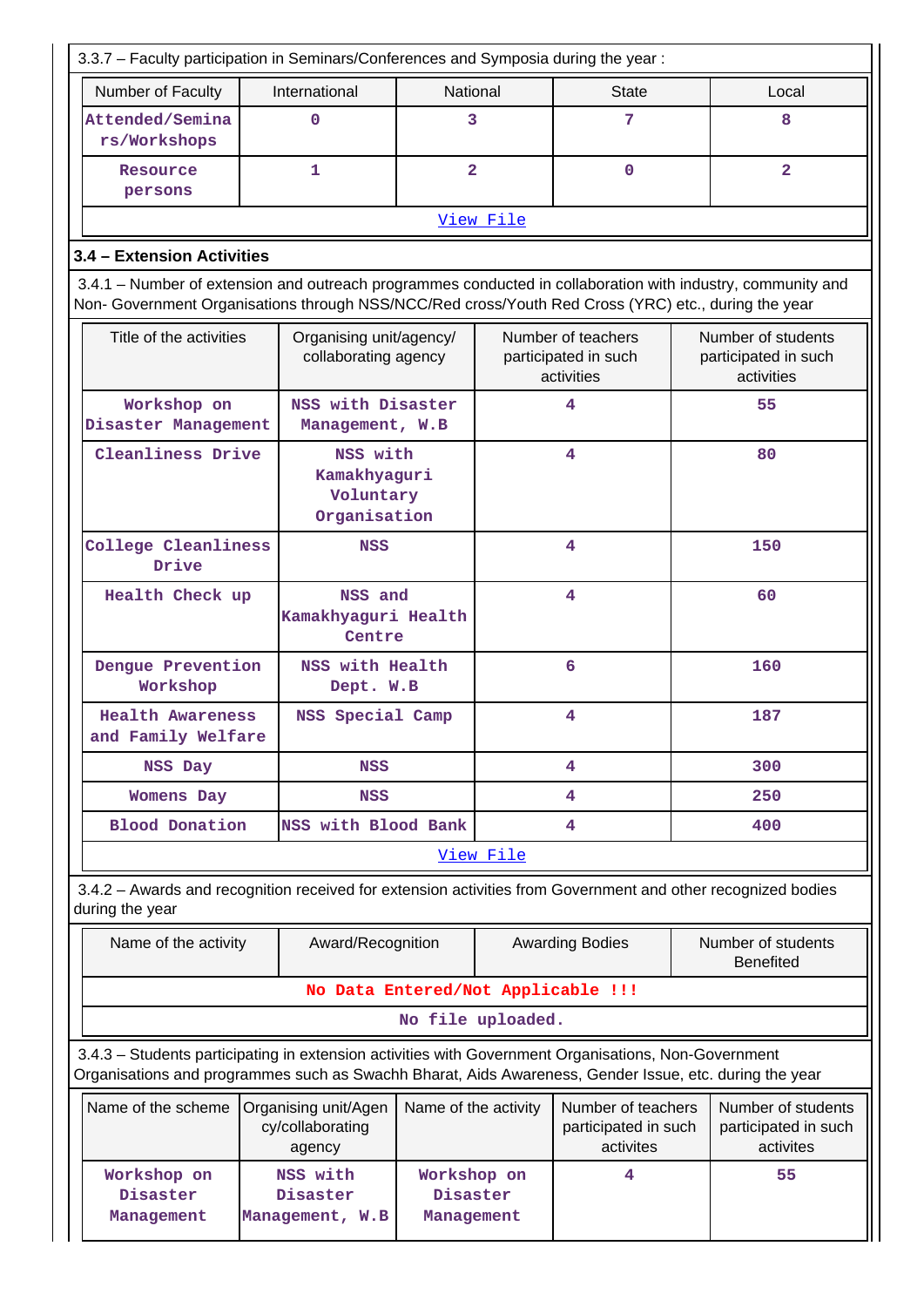| Cloth<br>NSS with KVO<br>Distribution in<br>Tea Estate                                                                                                   |                              | Cloth<br>Distribution in<br>Tea Estate                |                                  |                                                                                    | 4                           |                    | 70                 |     |                                                           |  |
|----------------------------------------------------------------------------------------------------------------------------------------------------------|------------------------------|-------------------------------------------------------|----------------------------------|------------------------------------------------------------------------------------|-----------------------------|--------------------|--------------------|-----|-----------------------------------------------------------|--|
| Cleanliness<br>Drive                                                                                                                                     |                              | NSS with<br>Kamakhyaguri<br>Voluntary<br>Organisation |                                  | Cleanliness<br>Drive                                                               |                             |                    | 4                  |     | 80                                                        |  |
| Health Check up                                                                                                                                          |                              | NSS and<br>Kamakhyaguri<br><b>Health Centre</b>       |                                  | Health Check up                                                                    |                             |                    | 4                  |     | 60                                                        |  |
| Dengue<br>Prevention<br>Workshop                                                                                                                         | NSS with Health<br>Dept. W.B |                                                       | Dengue<br>Prevention<br>Workshop |                                                                                    | 6                           |                    |                    | 160 |                                                           |  |
| <b>Blood Donation</b>                                                                                                                                    |                              | NSS with Blood<br><b>Bank</b>                         |                                  | <b>Blood Donation</b>                                                              |                             |                    | 4                  |     | 400                                                       |  |
|                                                                                                                                                          |                              |                                                       |                                  |                                                                                    | View File                   |                    |                    |     |                                                           |  |
| 3.5 - Collaborations                                                                                                                                     |                              |                                                       |                                  |                                                                                    |                             |                    |                    |     |                                                           |  |
| 3.5.1 – Number of Collaborative activities for research, faculty exchange, student exchange during the year                                              |                              |                                                       |                                  |                                                                                    |                             |                    |                    |     |                                                           |  |
| Nature of activity                                                                                                                                       |                              |                                                       | Participant                      |                                                                                    | Source of financial support |                    |                    |     | Duration                                                  |  |
|                                                                                                                                                          |                              |                                                       |                                  | No Data Entered/Not Applicable !!!                                                 |                             |                    |                    |     |                                                           |  |
|                                                                                                                                                          | No file uploaded.            |                                                       |                                  |                                                                                    |                             |                    |                    |     |                                                           |  |
| 3.5.2 - Linkages with institutions/industries for internship, on-the- job training, project work, sharing of research<br>facilities etc. during the year |                              |                                                       |                                  |                                                                                    |                             |                    |                    |     |                                                           |  |
| Title of the<br>Nature of linkage<br>linkage                                                                                                             |                              |                                                       |                                  | Name of the                                                                        | <b>Duration From</b>        |                    | <b>Duration To</b> |     | Participant                                               |  |
|                                                                                                                                                          |                              |                                                       |                                  | partnering<br>institution/<br>industry<br>/research lab<br>with contact<br>details |                             |                    |                    |     |                                                           |  |
|                                                                                                                                                          |                              |                                                       |                                  | No Data Entered/Not Applicable !!!                                                 |                             |                    |                    |     |                                                           |  |
|                                                                                                                                                          |                              |                                                       |                                  |                                                                                    | No file uploaded.           |                    |                    |     |                                                           |  |
| 3.5.3 - MoUs signed with institutions of national, international importance, other universities, industries, corporate<br>houses etc. during the year    |                              |                                                       |                                  |                                                                                    |                             |                    |                    |     |                                                           |  |
| Organisation                                                                                                                                             |                              |                                                       | Date of MoU signed               |                                                                                    |                             | Purpose/Activities |                    |     | Number of<br>students/teachers<br>participated under MoUs |  |
|                                                                                                                                                          |                              |                                                       |                                  | No Data Entered/Not Applicable !!!                                                 |                             |                    |                    |     |                                                           |  |
|                                                                                                                                                          |                              |                                                       |                                  |                                                                                    | No file uploaded.           |                    |                    |     |                                                           |  |
| <b>CRITERION IV - INFRASTRUCTURE AND LEARNING RESOURCES</b>                                                                                              |                              |                                                       |                                  |                                                                                    |                             |                    |                    |     |                                                           |  |
| 4.1 - Physical Facilities                                                                                                                                |                              |                                                       |                                  |                                                                                    |                             |                    |                    |     |                                                           |  |
| 4.1.1 - Budget allocation, excluding salary for infrastructure augmentation during the year                                                              |                              |                                                       |                                  |                                                                                    |                             |                    |                    |     |                                                           |  |
| Budget allocated for infrastructure augmentation                                                                                                         |                              |                                                       |                                  |                                                                                    |                             |                    |                    |     | Budget utilized for infrastructure development            |  |
|                                                                                                                                                          |                              |                                                       |                                  | No Data Entered/Not Applicable !!!                                                 |                             |                    |                    |     |                                                           |  |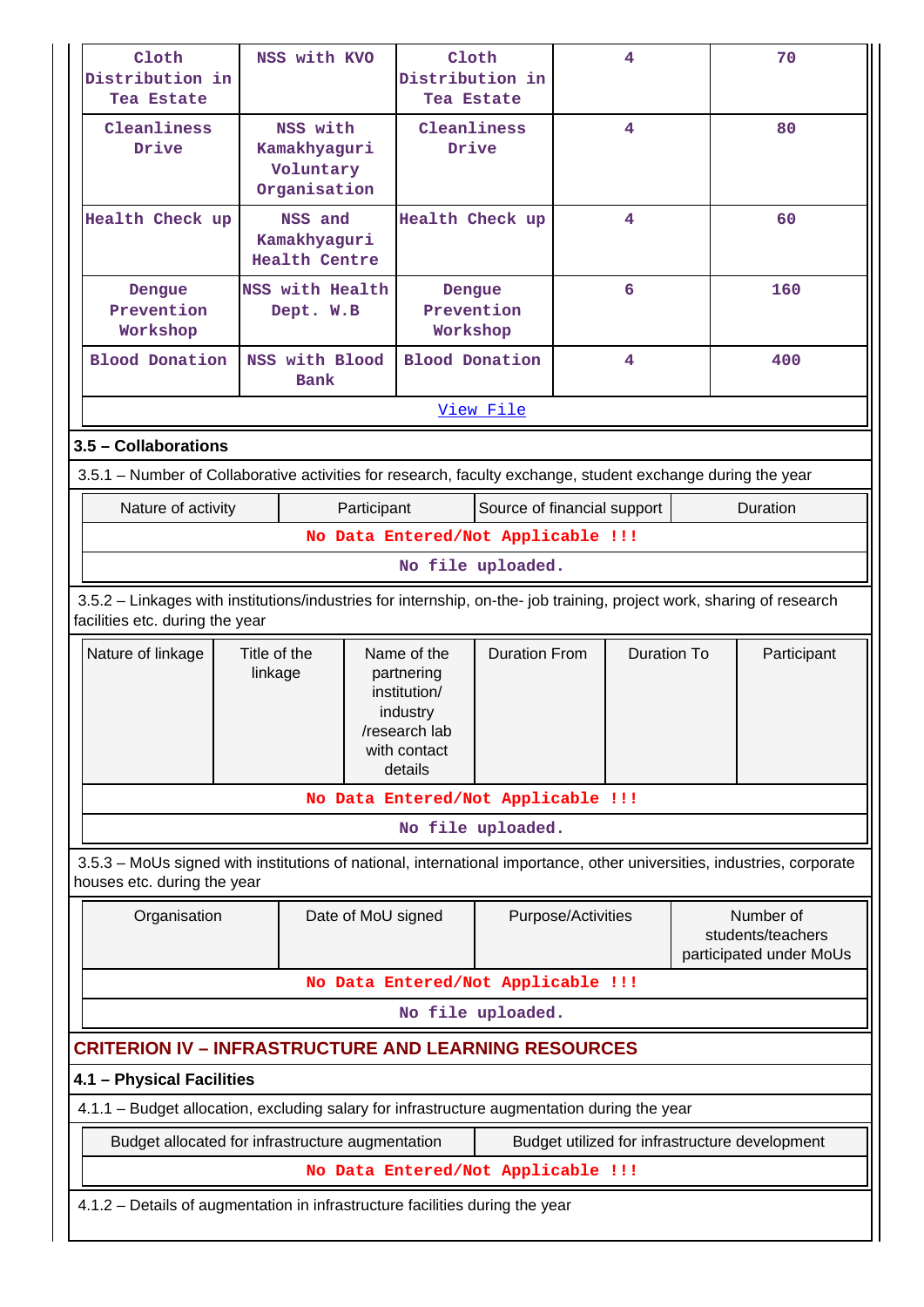|                                                                            |                                      | <b>Facilities</b> |  |                                             |                            | <b>Existing or Newly Added</b>                                             |                                                                                                                                                                                                                |                 |                    |                                                   |               |  |
|----------------------------------------------------------------------------|--------------------------------------|-------------------|--|---------------------------------------------|----------------------------|----------------------------------------------------------------------------|----------------------------------------------------------------------------------------------------------------------------------------------------------------------------------------------------------------|-----------------|--------------------|---------------------------------------------------|---------------|--|
|                                                                            |                                      |                   |  |                                             |                            |                                                                            | No Data Entered/Not Applicable !!!                                                                                                                                                                             |                 |                    |                                                   |               |  |
|                                                                            |                                      |                   |  |                                             | No file uploaded.          |                                                                            |                                                                                                                                                                                                                |                 |                    |                                                   |               |  |
| 4.2 - Library as a Learning Resource                                       |                                      |                   |  |                                             |                            |                                                                            |                                                                                                                                                                                                                |                 |                    |                                                   |               |  |
| 4.2.1 - Library is automated {Integrated Library Management System (ILMS)} |                                      |                   |  |                                             |                            |                                                                            |                                                                                                                                                                                                                |                 |                    |                                                   |               |  |
|                                                                            | Name of the ILMS<br>software         |                   |  | Nature of automation (fully<br>or patially) |                            |                                                                            | Version                                                                                                                                                                                                        |                 | Year of automation |                                                   |               |  |
|                                                                            | Fully<br><b>KOHA</b>                 |                   |  |                                             |                            |                                                                            | 18.11.10                                                                                                                                                                                                       |                 |                    | 2018                                              |               |  |
| 4.2.2 - Library Services                                                   |                                      |                   |  |                                             |                            |                                                                            |                                                                                                                                                                                                                |                 |                    |                                                   |               |  |
| Library                                                                    | Existing<br>Service Type             |                   |  |                                             |                            | Newly Added                                                                |                                                                                                                                                                                                                |                 |                    | Total                                             |               |  |
| <b>Text Books</b>                                                          |                                      | 5803              |  | 350860                                      |                            | 56                                                                         | 17351                                                                                                                                                                                                          |                 | 5859               |                                                   | 368211        |  |
| Reference<br><b>Books</b>                                                  |                                      | 4084              |  | 130388                                      |                            | 40                                                                         | 12724                                                                                                                                                                                                          |                 | 4124               |                                                   | 143112        |  |
| e-Books                                                                    |                                      | 138521            |  | 5750                                        |                            | $\mathbf 0$                                                                | $\mathbf 0$                                                                                                                                                                                                    |                 | 138521             |                                                   | 5750          |  |
| Journals                                                                   |                                      | 12                |  | 8600                                        |                            | 6                                                                          | 7295                                                                                                                                                                                                           |                 | 18                 |                                                   | 15895         |  |
| e-Journals                                                                 |                                      | 6328              |  | 5750                                        |                            | $\mathbf 0$                                                                | $\mathbf 0$                                                                                                                                                                                                    |                 | 6328               |                                                   | 5750          |  |
| CD & Video                                                                 |                                      | 18                |  | 5200                                        |                            | $\mathbf 0$                                                                | $\mathbf 0$                                                                                                                                                                                                    |                 | 18                 |                                                   | 5200          |  |
|                                                                            | Library<br>$\mathbf 0$<br>Automation |                   |  | 0                                           | $\mathbf{1}$               | 21500                                                                      |                                                                                                                                                                                                                |                 | 1                  |                                                   | 21500         |  |
|                                                                            |                                      |                   |  |                                             |                            | View File                                                                  |                                                                                                                                                                                                                |                 |                    |                                                   |               |  |
| (Learning Management System (LMS) etc                                      |                                      |                   |  |                                             |                            |                                                                            | 4.2.3 - E-content developed by teachers such as: e-PG- Pathshala, CEC (under e-PG- Pathshala CEC (Under<br>Graduate) SWAYAM other MOOCs platform NPTEL/NMEICT/any other Government initiatives & institutional |                 |                    |                                                   |               |  |
|                                                                            | Name of the Teacher                  |                   |  | Name of the Module                          |                            | Platform on which module   Date of launching e-<br>is developed<br>content |                                                                                                                                                                                                                |                 |                    |                                                   |               |  |
|                                                                            |                                      |                   |  |                                             |                            |                                                                            | No Data Entered/Not Applicable !!!                                                                                                                                                                             |                 |                    |                                                   |               |  |
|                                                                            |                                      |                   |  |                                             | No file uploaded.          |                                                                            |                                                                                                                                                                                                                |                 |                    |                                                   |               |  |
| 4.3 - IT Infrastructure                                                    |                                      |                   |  |                                             |                            |                                                                            |                                                                                                                                                                                                                |                 |                    |                                                   |               |  |
| 4.3.1 - Technology Upgradation (overall)                                   |                                      |                   |  |                                             |                            |                                                                            |                                                                                                                                                                                                                |                 |                    |                                                   |               |  |
| <b>Type</b>                                                                | <b>Total Co</b><br>mputers           | Computer<br>Lab   |  | Internet                                    | <b>Browsing</b><br>centers | Computer<br>Centers                                                        | Office                                                                                                                                                                                                         | Departme<br>nts |                    | Available<br><b>Bandwidt</b><br>h (MBPS/<br>GBPS) | <b>Others</b> |  |
| Existin<br>g                                                               | 38                                   | $\overline{a}$    |  | 30                                          | $\mathbf 0$                | 1                                                                          | 28                                                                                                                                                                                                             | 10              |                    | 1                                                 | $\mathbf 0$   |  |
| Added                                                                      | $\mathbf 0$                          | $\mathbf{O}$      |  | $\mathbf 0$                                 | $\mathbf{0}$               | $\mathbf{O}$                                                               | 0                                                                                                                                                                                                              | $\mathbf{0}$    |                    | $\mathbf{0}$                                      | $\mathbf 0$   |  |
| Total                                                                      | 38                                   | $\overline{a}$    |  | 30                                          | $\mathbf 0$                | 1                                                                          | 28                                                                                                                                                                                                             | 10              |                    | 1                                                 | $\mathbf 0$   |  |
|                                                                            |                                      |                   |  |                                             |                            |                                                                            | 4.3.2 - Bandwidth available of internet connection in the Institution (Leased line)                                                                                                                            |                 |                    |                                                   |               |  |
|                                                                            |                                      |                   |  |                                             |                            | 1 MBPS/ GBPS                                                               |                                                                                                                                                                                                                |                 |                    |                                                   |               |  |
| 4.3.3 - Facility for e-content                                             |                                      |                   |  |                                             |                            |                                                                            |                                                                                                                                                                                                                |                 |                    |                                                   |               |  |
|                                                                            |                                      |                   |  | Name of the e-content development facility  |                            |                                                                            | Provide the link of the videos and media centre and                                                                                                                                                            |                 |                    |                                                   |               |  |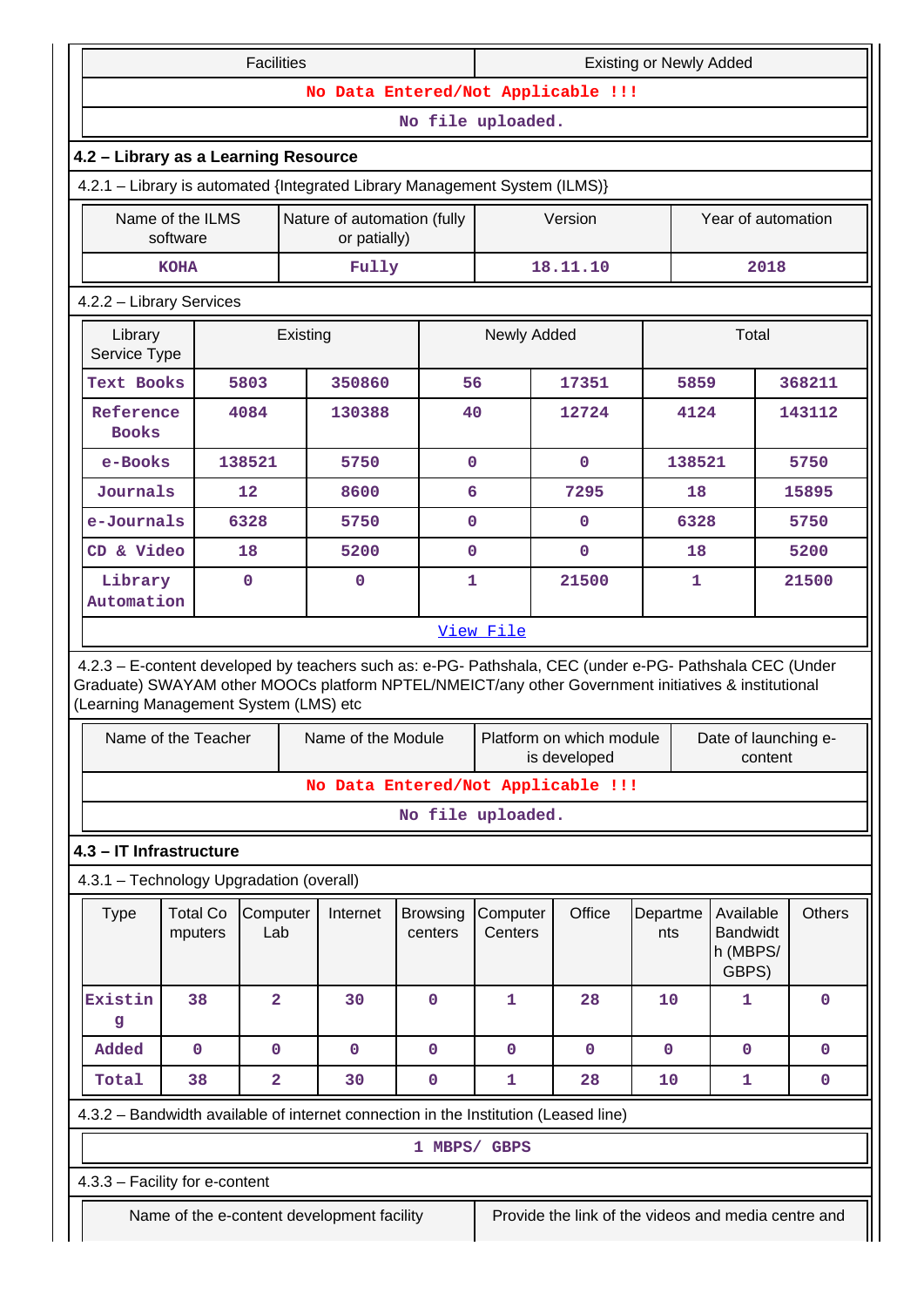|                                                                                                                                                                                                                                                                          |                                    |                                                                      |                                                                             | recording facility                                           |           |                                                                |  |  |  |  |
|--------------------------------------------------------------------------------------------------------------------------------------------------------------------------------------------------------------------------------------------------------------------------|------------------------------------|----------------------------------------------------------------------|-----------------------------------------------------------------------------|--------------------------------------------------------------|-----------|----------------------------------------------------------------|--|--|--|--|
|                                                                                                                                                                                                                                                                          |                                    | No Data Entered/Not Applicable !!!                                   |                                                                             |                                                              |           |                                                                |  |  |  |  |
| 4.4 - Maintenance of Campus Infrastructure                                                                                                                                                                                                                               |                                    |                                                                      |                                                                             |                                                              |           |                                                                |  |  |  |  |
| 4.4.1 – Expenditure incurred on maintenance of physical facilities and academic support facilities, excluding salary<br>component, during the year                                                                                                                       |                                    |                                                                      |                                                                             |                                                              |           |                                                                |  |  |  |  |
| Assigned Budget on<br>academic facilities                                                                                                                                                                                                                                |                                    | Expenditure incurred on<br>maintenance of academic<br>facilities     | Assigned budget on<br>physical facilities                                   |                                                              |           | Expenditure incurredon<br>maintenance of physical<br>facilites |  |  |  |  |
|                                                                                                                                                                                                                                                                          |                                    | No Data Entered/Not Applicable !!!                                   |                                                                             |                                                              |           |                                                                |  |  |  |  |
| 4.4.2 - Procedures and policies for maintaining and utilizing physical, academic and support facilities - laboratory,<br>library, sports complex, computers, classrooms etc. (maximum 500 words) (information to be available in<br>institutional Website, provide link) |                                    |                                                                      |                                                                             |                                                              |           |                                                                |  |  |  |  |
|                                                                                                                                                                                                                                                                          | No Data Entered/Not Applicable !!! |                                                                      |                                                                             |                                                              |           |                                                                |  |  |  |  |
| <b>CRITERION V - STUDENT SUPPORT AND PROGRESSION</b>                                                                                                                                                                                                                     |                                    |                                                                      |                                                                             |                                                              |           |                                                                |  |  |  |  |
| 5.1 - Student Support                                                                                                                                                                                                                                                    |                                    |                                                                      |                                                                             |                                                              |           |                                                                |  |  |  |  |
| 5.1.1 - Scholarships and Financial Support                                                                                                                                                                                                                               |                                    |                                                                      |                                                                             |                                                              |           |                                                                |  |  |  |  |
| Name/Title of the scheme<br>Number of students<br>Amount in Rupees                                                                                                                                                                                                       |                                    |                                                                      |                                                                             |                                                              |           |                                                                |  |  |  |  |
| No Data Entered/Not Applicable !!!                                                                                                                                                                                                                                       |                                    |                                                                      |                                                                             |                                                              |           |                                                                |  |  |  |  |
|                                                                                                                                                                                                                                                                          |                                    |                                                                      | View File                                                                   |                                                              |           |                                                                |  |  |  |  |
| 5.1.2 - Number of capability enhancement and development schemes such as Soft skill development, Remedial<br>coaching, Language lab, Bridge courses, Yoga, Meditation, Personal Counselling and Mentoring etc.,                                                          |                                    |                                                                      |                                                                             |                                                              |           |                                                                |  |  |  |  |
| Name of the capability<br>enhancement scheme                                                                                                                                                                                                                             |                                    | Date of implemetation                                                | Number of students<br>enrolled                                              |                                                              |           | Agencies involved                                              |  |  |  |  |
|                                                                                                                                                                                                                                                                          |                                    | No Data Entered/Not Applicable !!!                                   |                                                                             |                                                              |           |                                                                |  |  |  |  |
|                                                                                                                                                                                                                                                                          |                                    |                                                                      | No file uploaded.                                                           |                                                              |           |                                                                |  |  |  |  |
| 5.1.3 – Students benefited by guidance for competitive examinations and career counselling offered by the<br>institution during the year                                                                                                                                 |                                    |                                                                      |                                                                             |                                                              |           |                                                                |  |  |  |  |
| Year                                                                                                                                                                                                                                                                     | Name of the<br>scheme              | Number of<br>benefited<br>students for<br>competitive<br>examination | Number of<br>benefited<br>students by<br>career<br>counseling<br>activities | Number of<br>students who<br>have passedin<br>the comp. exam |           | Number of<br>studentsp placed                                  |  |  |  |  |
| 2017                                                                                                                                                                                                                                                                     | Affirmative<br>action TCS          | 10                                                                   | 45                                                                          | 7                                                            |           | 7                                                              |  |  |  |  |
|                                                                                                                                                                                                                                                                          |                                    |                                                                      | View File                                                                   |                                                              |           |                                                                |  |  |  |  |
| 5.1.4 – Institutional mechanism for transparency, timely redressal of student grievances, Prevention of sexual<br>harassment and ragging cases during the year                                                                                                           |                                    |                                                                      |                                                                             |                                                              |           |                                                                |  |  |  |  |
| Total grievances received                                                                                                                                                                                                                                                |                                    | Number of grievances redressed                                       |                                                                             |                                                              | redressal | Avg. number of days for grievance                              |  |  |  |  |
| 102                                                                                                                                                                                                                                                                      |                                    | 55                                                                   |                                                                             |                                                              | 65        |                                                                |  |  |  |  |
| 5.2 - Student Progression                                                                                                                                                                                                                                                |                                    |                                                                      |                                                                             |                                                              |           |                                                                |  |  |  |  |
| 5.2.1 - Details of campus placement during the year                                                                                                                                                                                                                      |                                    |                                                                      |                                                                             |                                                              |           |                                                                |  |  |  |  |
|                                                                                                                                                                                                                                                                          | On campus                          |                                                                      |                                                                             | Off campus                                                   |           |                                                                |  |  |  |  |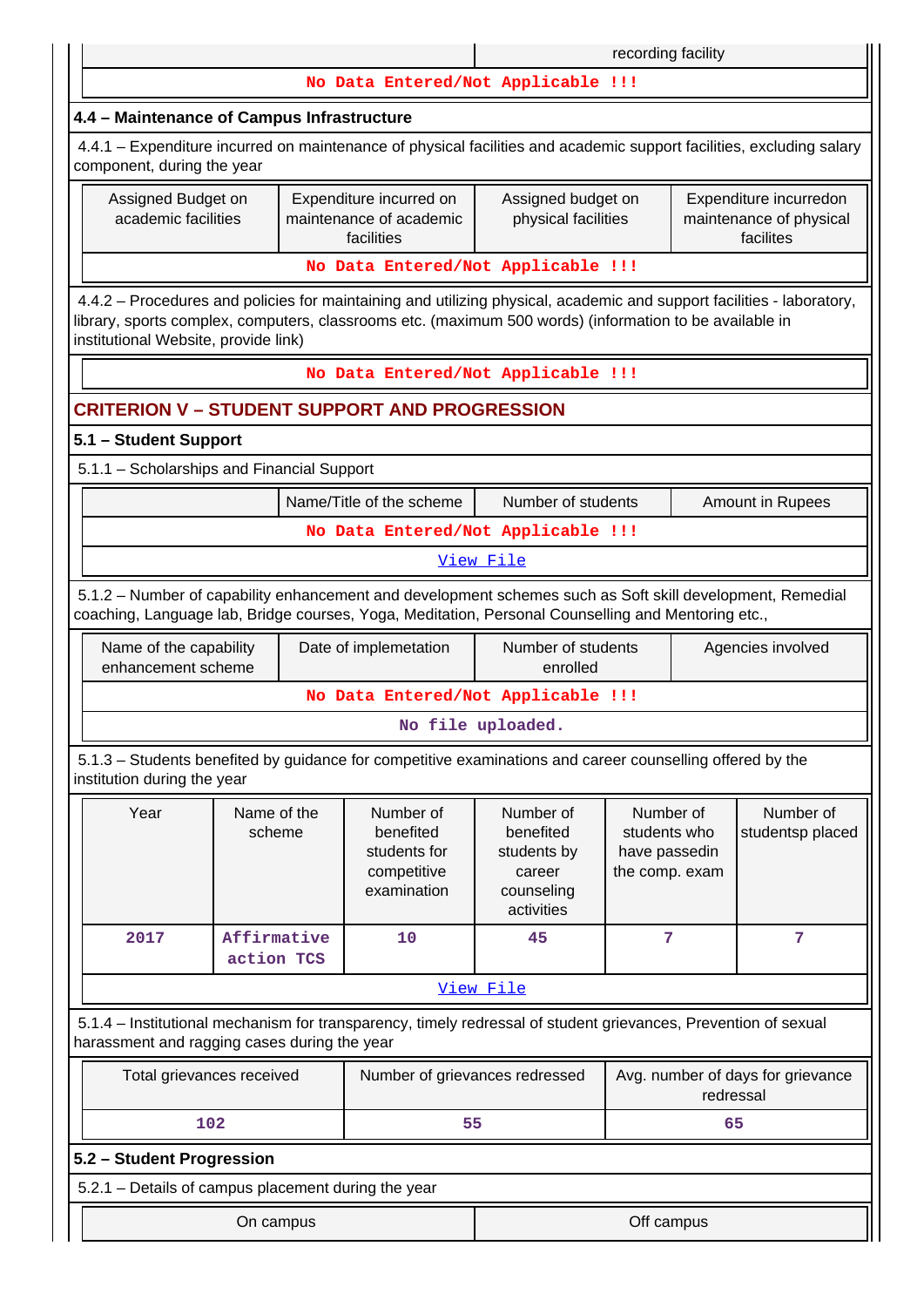| Nameof<br>organizations<br>visited   | Number of<br>students<br>participated                                                                                                                                                  | Number of<br>stduents placed       | Nameof<br>organizations<br>visited | Number of<br>students<br>participated                               | Number of<br>stduents placed        |
|--------------------------------------|----------------------------------------------------------------------------------------------------------------------------------------------------------------------------------------|------------------------------------|------------------------------------|---------------------------------------------------------------------|-------------------------------------|
| Affirmative<br>action TCS            | 10                                                                                                                                                                                     | 45                                 | 1                                  | 7                                                                   | $\overline{7}$                      |
|                                      |                                                                                                                                                                                        |                                    | View File                          |                                                                     |                                     |
|                                      | 5.2.2 - Student progression to higher education in percentage during the year                                                                                                          |                                    |                                    |                                                                     |                                     |
| Year                                 | Number of<br>students<br>enrolling into<br>higher education                                                                                                                            | Programme<br>graduated from        | Depratment<br>graduated from       | Name of<br>institution joined                                       | Name of<br>programme<br>admitted to |
| 2017                                 | 10                                                                                                                                                                                     | <b>BA</b> honours                  | Bengali                            | NBU, ASSAM<br>Guwahati<br>University,<br>IGNOU, NSOU,<br><b>RBU</b> | <b>MA</b>                           |
| 2017                                 | 5                                                                                                                                                                                      | <b>BA</b> honours                  | English                            | NBU, ASSAM<br>Guwahati<br>University,<br>IGNOU, NSOU,<br><b>RBU</b> | <b>MA</b>                           |
| 2017                                 | 8                                                                                                                                                                                      | <b>BA</b> honours                  | Geography                          | NBU, ASSAM<br>Guwahati<br>University,<br>IGNOU, NSOU,<br><b>RBU</b> | <b>MA</b>                           |
| 2017                                 | 7                                                                                                                                                                                      | <b>BA Honours</b>                  | History                            | NBU, ASSAM<br>Guwahati<br>University,<br>IGNOU, NSOU,<br><b>RBU</b> | MA                                  |
| 2017                                 | 8                                                                                                                                                                                      | <b>BA Honours</b>                  | Political<br>science               | NBU, ASSAM<br>Guwahati<br>University,<br>IGNOU, NSOU,<br><b>RBU</b> | MA                                  |
|                                      |                                                                                                                                                                                        |                                    | View File                          |                                                                     |                                     |
|                                      | 5.2.3 - Students qualifying in state/ national/ international level examinations during the year<br>(eg:NET/SET/SLET/GATE/GMAT/CAT/GRE/TOFEL/Civil Services/State Government Services) |                                    |                                    |                                                                     |                                     |
|                                      | <b>Items</b>                                                                                                                                                                           |                                    |                                    | Number of students selected/ qualifying                             |                                     |
|                                      |                                                                                                                                                                                        | No Data Entered/Not Applicable !!! |                                    |                                                                     |                                     |
|                                      |                                                                                                                                                                                        |                                    | No file uploaded.                  |                                                                     |                                     |
|                                      | 5.2.4 – Sports and cultural activities / competitions organised at the institution level during the year                                                                               |                                    |                                    |                                                                     |                                     |
| Activity                             |                                                                                                                                                                                        | Level                              |                                    | Number of Participants                                              |                                     |
| College Annual Sports                |                                                                                                                                                                                        | College Level                      |                                    | 200                                                                 |                                     |
| College Annual Cultural<br>Programme |                                                                                                                                                                                        | College Level                      |                                    | 50                                                                  |                                     |
| Annual Social Programme              |                                                                                                                                                                                        | College Level                      |                                    | 100                                                                 |                                     |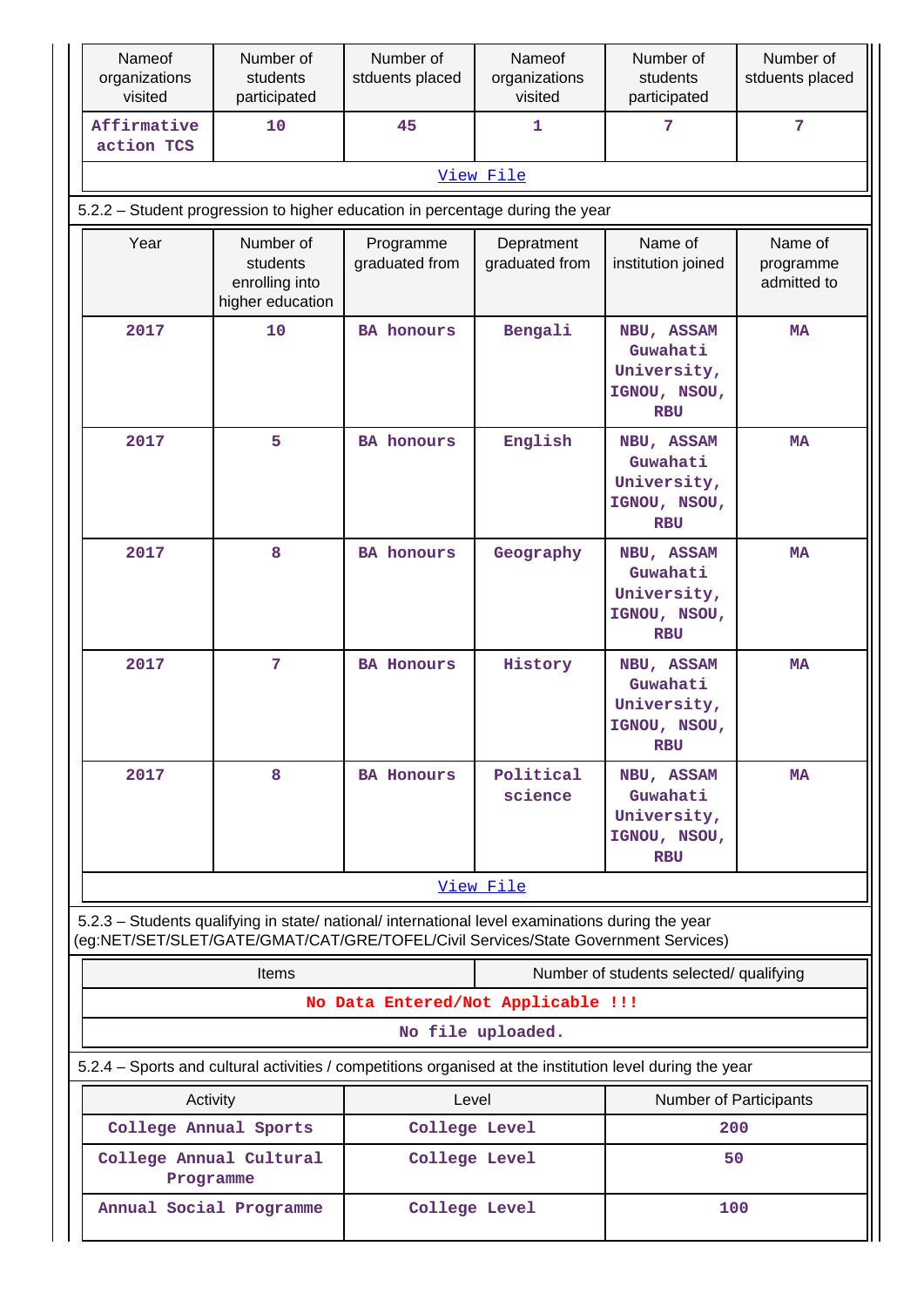|                                                                                                                                                                                                                                                                                                                                                                                                                                                                             | <b>Freshers Welcome</b>                                                                                                                                                                                                          |                                                          | College Level                     |                                     |  | 61                                   |                                         |  |  |  |
|-----------------------------------------------------------------------------------------------------------------------------------------------------------------------------------------------------------------------------------------------------------------------------------------------------------------------------------------------------------------------------------------------------------------------------------------------------------------------------|----------------------------------------------------------------------------------------------------------------------------------------------------------------------------------------------------------------------------------|----------------------------------------------------------|-----------------------------------|-------------------------------------|--|--------------------------------------|-----------------------------------------|--|--|--|
|                                                                                                                                                                                                                                                                                                                                                                                                                                                                             |                                                                                                                                                                                                                                  |                                                          | View File                         |                                     |  |                                      |                                         |  |  |  |
| 5.3 - Student Participation and Activities                                                                                                                                                                                                                                                                                                                                                                                                                                  |                                                                                                                                                                                                                                  |                                                          |                                   |                                     |  |                                      |                                         |  |  |  |
|                                                                                                                                                                                                                                                                                                                                                                                                                                                                             | 5.3.1 – Number of awards/medals for outstanding performance in sports/cultural activities at national/international<br>level (award for a team event should be counted as one)                                                   |                                                          |                                   |                                     |  |                                      |                                         |  |  |  |
| Year                                                                                                                                                                                                                                                                                                                                                                                                                                                                        | Name of the<br>award/medal                                                                                                                                                                                                       | National/<br>Internaional                                | Number of<br>awards for<br>Sports | Number of<br>awards for<br>Cultural |  | Student ID<br>number                 | Name of the<br>student                  |  |  |  |
|                                                                                                                                                                                                                                                                                                                                                                                                                                                                             |                                                                                                                                                                                                                                  | No Data Entered/Not Applicable !!!                       |                                   |                                     |  |                                      |                                         |  |  |  |
|                                                                                                                                                                                                                                                                                                                                                                                                                                                                             |                                                                                                                                                                                                                                  |                                                          | No file uploaded.                 |                                     |  |                                      |                                         |  |  |  |
| 5.3.2 - Activity of Student Council & representation of students on academic & administrative bodies/committees of<br>the institution (maximum 500 words)                                                                                                                                                                                                                                                                                                                   |                                                                                                                                                                                                                                  |                                                          |                                   |                                     |  |                                      |                                         |  |  |  |
| Students council is one of the important body of the College administration.<br>Students council General Secretary is the member of Governing Body of the<br>college and has vital role to promote the students interest in the college<br>administration. Students council has significant role in the college cultural<br>and sports activities. Every year council conducts different cultural<br>activities with the collaboration of college cultural and sports body. |                                                                                                                                                                                                                                  |                                                          |                                   |                                     |  |                                      |                                         |  |  |  |
| 5.4 - Alumni Engagement                                                                                                                                                                                                                                                                                                                                                                                                                                                     |                                                                                                                                                                                                                                  |                                                          |                                   |                                     |  |                                      |                                         |  |  |  |
| 5.4.1 - Whether the institution has registered Alumni Association?                                                                                                                                                                                                                                                                                                                                                                                                          |                                                                                                                                                                                                                                  |                                                          |                                   |                                     |  |                                      |                                         |  |  |  |
| <b>No</b>                                                                                                                                                                                                                                                                                                                                                                                                                                                                   |                                                                                                                                                                                                                                  |                                                          |                                   |                                     |  |                                      |                                         |  |  |  |
|                                                                                                                                                                                                                                                                                                                                                                                                                                                                             |                                                                                                                                                                                                                                  |                                                          |                                   |                                     |  |                                      |                                         |  |  |  |
| 5.4.2 - No. of enrolled Alumni:                                                                                                                                                                                                                                                                                                                                                                                                                                             |                                                                                                                                                                                                                                  |                                                          |                                   |                                     |  |                                      |                                         |  |  |  |
|                                                                                                                                                                                                                                                                                                                                                                                                                                                                             |                                                                                                                                                                                                                                  |                                                          | 128                               |                                     |  |                                      |                                         |  |  |  |
|                                                                                                                                                                                                                                                                                                                                                                                                                                                                             | 5.4.3 - Alumni contribution during the year (in Rupees):                                                                                                                                                                         |                                                          |                                   |                                     |  |                                      |                                         |  |  |  |
|                                                                                                                                                                                                                                                                                                                                                                                                                                                                             |                                                                                                                                                                                                                                  |                                                          | 0                                 |                                     |  |                                      |                                         |  |  |  |
|                                                                                                                                                                                                                                                                                                                                                                                                                                                                             | 5.4.4 - Meetings/activities organized by Alumni Association :                                                                                                                                                                    |                                                          |                                   |                                     |  |                                      |                                         |  |  |  |
|                                                                                                                                                                                                                                                                                                                                                                                                                                                                             |                                                                                                                                                                                                                                  | One meeting has been conducted by the Alumni Association |                                   |                                     |  |                                      |                                         |  |  |  |
|                                                                                                                                                                                                                                                                                                                                                                                                                                                                             | <b>CRITERION VI - GOVERNANCE, LEADERSHIP AND MANAGEMENT</b>                                                                                                                                                                      |                                                          |                                   |                                     |  |                                      |                                         |  |  |  |
|                                                                                                                                                                                                                                                                                                                                                                                                                                                                             | 6.1 - Institutional Vision and Leadership                                                                                                                                                                                        |                                                          |                                   |                                     |  |                                      |                                         |  |  |  |
| words)                                                                                                                                                                                                                                                                                                                                                                                                                                                                      | 6.1.1 – Mention two practices of decentralization and participative management during the last year (maximum 500                                                                                                                 |                                                          |                                   |                                     |  |                                      |                                         |  |  |  |
|                                                                                                                                                                                                                                                                                                                                                                                                                                                                             | 1. Formation of different committees for the distribution of work 2. Governing<br>Body is the sole authority of the college, but the total administrative system<br>as well as decentralized by different administrative bodies. |                                                          |                                   |                                     |  |                                      |                                         |  |  |  |
|                                                                                                                                                                                                                                                                                                                                                                                                                                                                             | 6.1.2 - Does the institution have a Management Information System (MIS)?                                                                                                                                                         |                                                          |                                   |                                     |  |                                      |                                         |  |  |  |
|                                                                                                                                                                                                                                                                                                                                                                                                                                                                             |                                                                                                                                                                                                                                  |                                                          | Partial                           |                                     |  |                                      |                                         |  |  |  |
|                                                                                                                                                                                                                                                                                                                                                                                                                                                                             | 6.2 - Strategy Development and Deployment                                                                                                                                                                                        |                                                          |                                   |                                     |  |                                      |                                         |  |  |  |
|                                                                                                                                                                                                                                                                                                                                                                                                                                                                             | 6.2.1 – Quality improvement strategies adopted by the institution for each of the following (with in 100 words each):                                                                                                            |                                                          |                                   |                                     |  |                                      |                                         |  |  |  |
|                                                                                                                                                                                                                                                                                                                                                                                                                                                                             | <b>Strategy Type</b>                                                                                                                                                                                                             |                                                          |                                   |                                     |  | <b>Details</b>                       |                                         |  |  |  |
|                                                                                                                                                                                                                                                                                                                                                                                                                                                                             | Curriculum Development                                                                                                                                                                                                           |                                                          |                                   |                                     |  | Curriculum planning but we have some | University is the sole authority behind |  |  |  |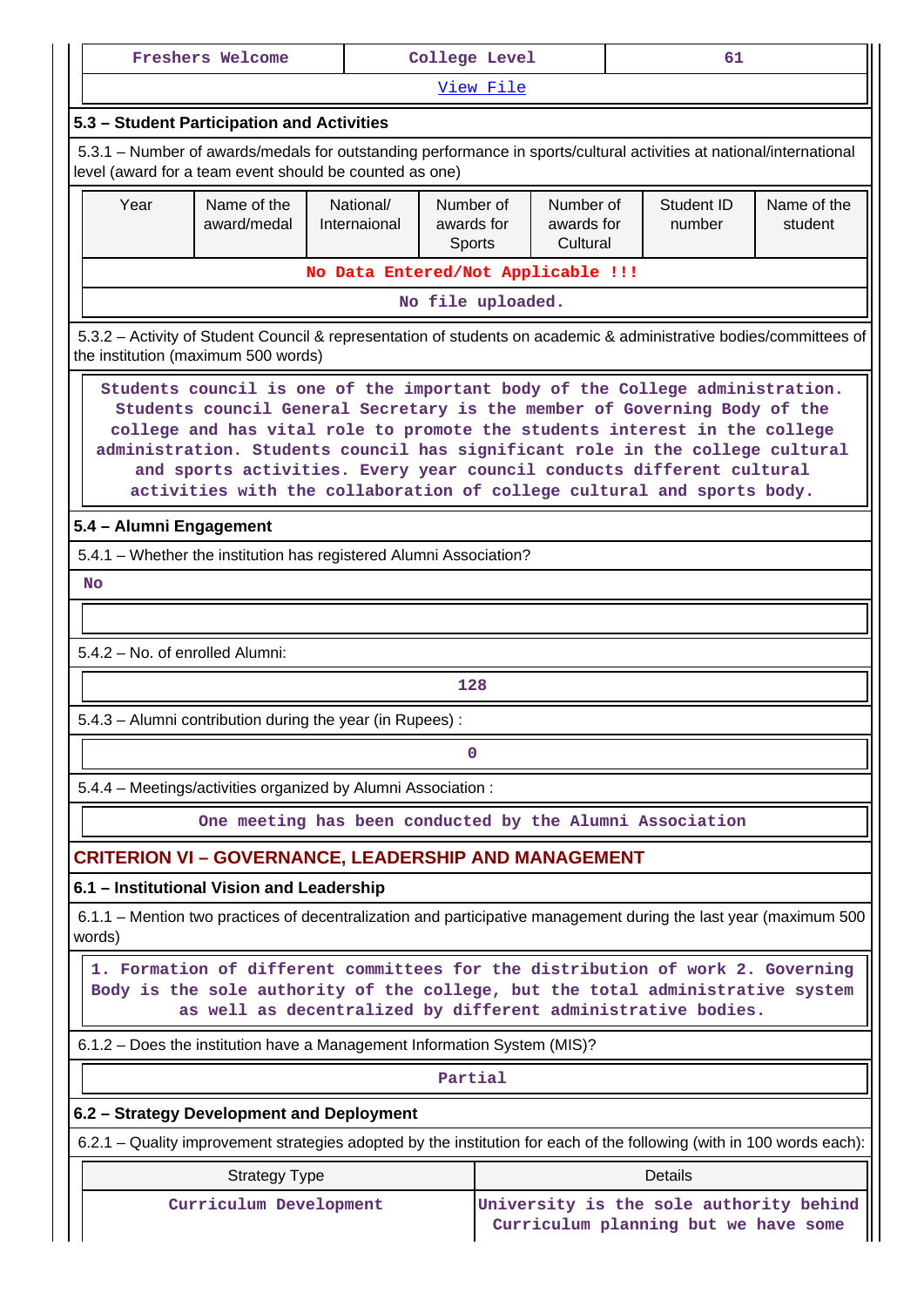|                                                               | BOS members they have the scope to<br>convey the college opinions.                                                                                                                     |  |  |  |  |  |
|---------------------------------------------------------------|----------------------------------------------------------------------------------------------------------------------------------------------------------------------------------------|--|--|--|--|--|
| Teaching and Learning                                         | College always try to provide the best<br>teaching and learning atmospheres in<br>the campus with continuous effective<br>classes and evaluation.                                      |  |  |  |  |  |
| Examination and Evaluation                                    | We always maintains internal test, mock<br>test however main evaluation process is<br>cnducted by the University.                                                                      |  |  |  |  |  |
| Research and Development                                      | We have little scope in the research<br>development . However, few teachers are<br>doing good publications in the reputed<br>journals.                                                 |  |  |  |  |  |
| Library, ICT and Physical<br>Infrastructure / Instrumentation | Introduction of fully automated library<br>by KOHA software.                                                                                                                           |  |  |  |  |  |
| Human Resource Management                                     | We always encourage and try to improve<br>our Human Resource Management.<br>Faculties are always encouraged to<br>participate in training workshop and<br>staff development programme. |  |  |  |  |  |
| Industry Interaction / Collaboration                          | We have not yet industry collaboration                                                                                                                                                 |  |  |  |  |  |
| Admission of Students                                         | Admission process is conducted online<br>for fare admission procedure.                                                                                                                 |  |  |  |  |  |

6.2.2 – Implementation of e-governance in areas of operations:

| E-governace area              | Details                                                                               |
|-------------------------------|---------------------------------------------------------------------------------------|
| Planning and Development      | We are going to initiate planning and<br>development.                                 |
| Administration                | Already admission, office work and<br>finance has been continuing by e-<br>governance |
| Finance and Accounts          | It will be introduced from next year.                                                 |
| Student Admission and Support | It was semi-online mode.                                                              |
| Examination                   | It was not under E-governance                                                         |

# **6.3 – Faculty Empowerment Strategies**

 6.3.1 – Teachers provided with financial support to attend conferences / workshops and towards membership fee of professional bodies during the year

| Year                                                                                                                                                            | Name of Teacher | Name of conference/<br>workshop attended<br>for which financial<br>support provided | Name of the<br>professional body for<br>which membership<br>fee is provided | Amount of support |  |  |  |  |  |  |
|-----------------------------------------------------------------------------------------------------------------------------------------------------------------|-----------------|-------------------------------------------------------------------------------------|-----------------------------------------------------------------------------|-------------------|--|--|--|--|--|--|
| No Data Entered/Not Applicable !!!                                                                                                                              |                 |                                                                                     |                                                                             |                   |  |  |  |  |  |  |
|                                                                                                                                                                 |                 | No file uploaded.                                                                   |                                                                             |                   |  |  |  |  |  |  |
| 6.3.2 – Number of professional development / administrative training programmes organized by the College for<br>teaching and non teaching staff during the year |                 |                                                                                     |                                                                             |                   |  |  |  |  |  |  |

| Year | Title of the | Title of the     | From date | To Date | Number of    | Number of     |
|------|--------------|------------------|-----------|---------|--------------|---------------|
|      | professional | l administrative |           |         | participants | participants  |
|      | development  | training         |           |         | Teaching     | (non-teaching |
|      | programme    | programme        |           |         | staff)       | staff)        |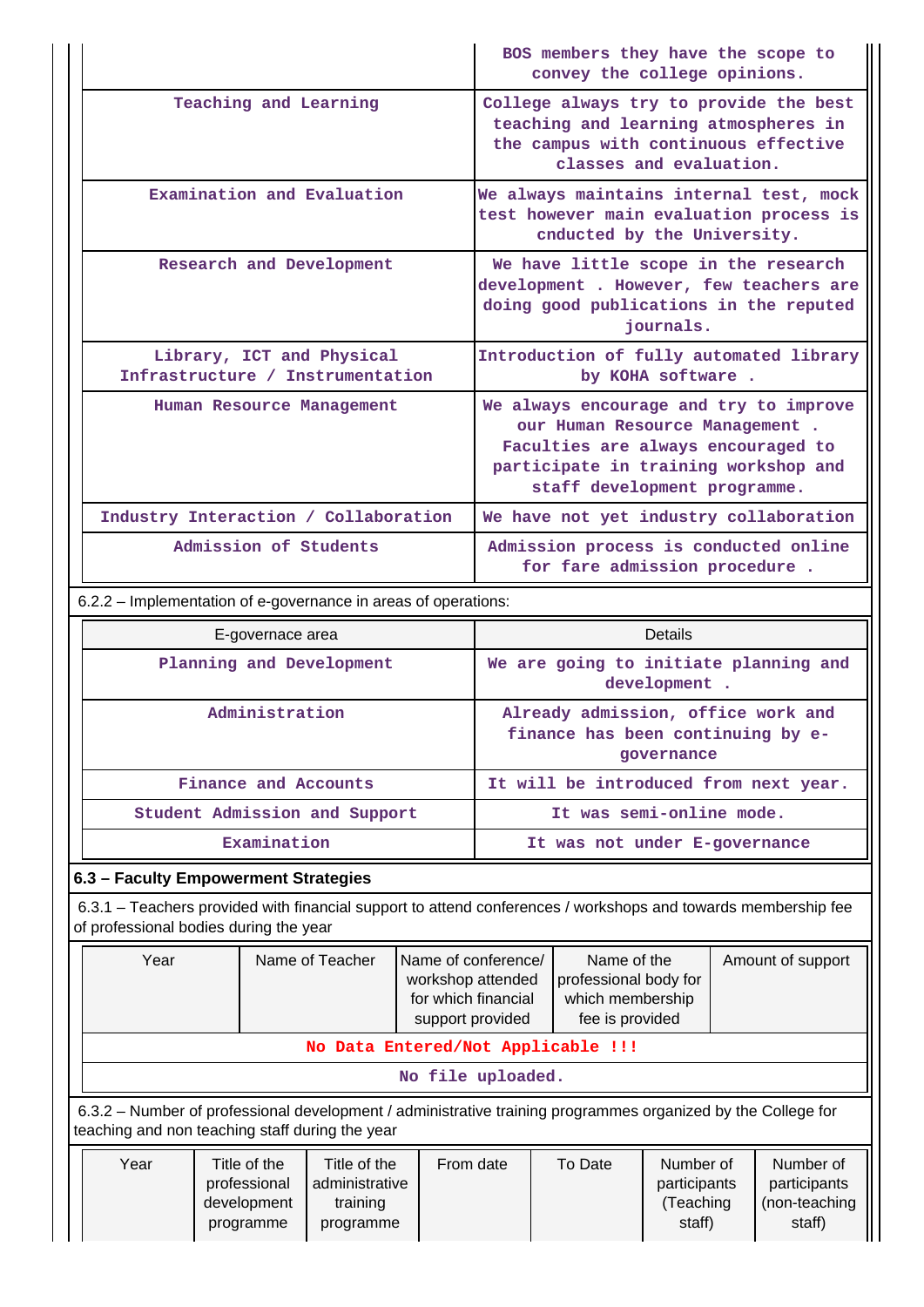|                                                                                                                                                                                            | organised for<br>teaching staff                                                              |              | organised for<br>non-teaching<br>staff |                               |                                                                            |  |         |                                                                                                                                |                 |                 |
|--------------------------------------------------------------------------------------------------------------------------------------------------------------------------------------------|----------------------------------------------------------------------------------------------|--------------|----------------------------------------|-------------------------------|----------------------------------------------------------------------------|--|---------|--------------------------------------------------------------------------------------------------------------------------------|-----------------|-----------------|
|                                                                                                                                                                                            |                                                                                              |              | No Data Entered/Not Applicable !!!     |                               |                                                                            |  |         |                                                                                                                                |                 |                 |
|                                                                                                                                                                                            |                                                                                              |              |                                        | No file uploaded.             |                                                                            |  |         |                                                                                                                                |                 |                 |
| 6.3.3 - No. of teachers attending professional development programmes, viz., Orientation Programme, Refresher<br>Course, Short Term Course, Faculty Development Programmes during the year |                                                                                              |              |                                        |                               |                                                                            |  |         |                                                                                                                                |                 |                 |
| Title of the<br>professional<br>development<br>programme                                                                                                                                   |                                                                                              | who attended | Number of teachers                     | From Date                     |                                                                            |  | To date |                                                                                                                                |                 | <b>Duration</b> |
|                                                                                                                                                                                            |                                                                                              |              | No Data Entered/Not Applicable !!!     |                               |                                                                            |  |         |                                                                                                                                |                 |                 |
|                                                                                                                                                                                            |                                                                                              |              |                                        | No file uploaded.             |                                                                            |  |         |                                                                                                                                |                 |                 |
| 6.3.4 - Faculty and Staff recruitment (no. for permanent recruitment):                                                                                                                     |                                                                                              |              |                                        |                               |                                                                            |  |         |                                                                                                                                |                 |                 |
|                                                                                                                                                                                            | Teaching<br>Non-teaching                                                                     |              |                                        |                               |                                                                            |  |         |                                                                                                                                |                 |                 |
|                                                                                                                                                                                            | <b>Full Time</b><br>Permanent<br><b>Full Time</b><br>Permanent                               |              |                                        |                               |                                                                            |  |         |                                                                                                                                |                 |                 |
| No Data Entered/Not Applicable !!!                                                                                                                                                         |                                                                                              |              |                                        |                               |                                                                            |  |         |                                                                                                                                |                 |                 |
| $6.3.5$ – Welfare schemes for                                                                                                                                                              |                                                                                              |              |                                        |                               |                                                                            |  |         |                                                                                                                                |                 |                 |
|                                                                                                                                                                                            | Teaching                                                                                     |              |                                        | Non-teaching                  |                                                                            |  |         |                                                                                                                                | <b>Students</b> |                 |
| development .                                                                                                                                                                              | We have staff welfare<br>committee for teaching<br>and non-teaching staff<br>for the overall |              |                                        |                               | We have staff welfare<br>committee for teaching<br>and non-teaching staff. |  |         | We have also student<br>welfare committee.<br>College helps to the all<br>students to get different<br>government scholarship. |                 |                 |
| 6.4 - Financial Management and Resource Mobilization                                                                                                                                       |                                                                                              |              |                                        |                               |                                                                            |  |         |                                                                                                                                |                 |                 |
| 6.4.1 - Institution conducts internal and external financial audits regularly (with in 100 words each)                                                                                     |                                                                                              |              |                                        |                               |                                                                            |  |         |                                                                                                                                |                 |                 |
| The college conducts internal audit by itself and external financial audits                                                                                                                |                                                                                              |              | DPI, West Bengal Govt. every year.     |                               |                                                                            |  |         |                                                                                                                                |                 |                 |
| 6.4.2 - Funds / Grants received from management, non-government bodies, individuals, philanthropies during the<br>year(not covered in Criterion III)                                       |                                                                                              |              |                                        |                               |                                                                            |  |         |                                                                                                                                |                 |                 |
| Name of the non government<br>funding agencies /individuals                                                                                                                                |                                                                                              |              |                                        | Funds/ Grnats received in Rs. |                                                                            |  |         |                                                                                                                                | Purpose         |                 |
|                                                                                                                                                                                            |                                                                                              |              | No Data Entered/Not Applicable !!!     |                               |                                                                            |  |         |                                                                                                                                |                 |                 |
|                                                                                                                                                                                            |                                                                                              |              |                                        | No file uploaded.             |                                                                            |  |         |                                                                                                                                |                 |                 |
| 6.4.3 - Total corpus fund generated                                                                                                                                                        |                                                                                              |              |                                        |                               |                                                                            |  |         |                                                                                                                                |                 |                 |
|                                                                                                                                                                                            |                                                                                              |              | No Data Entered/Not Applicable !!!     |                               |                                                                            |  |         |                                                                                                                                |                 |                 |
| 6.5 - Internal Quality Assurance System                                                                                                                                                    |                                                                                              |              |                                        |                               |                                                                            |  |         |                                                                                                                                |                 |                 |
| 6.5.1 – Whether Academic and Administrative Audit (AAA) has been done?                                                                                                                     |                                                                                              |              |                                        |                               |                                                                            |  |         |                                                                                                                                |                 |                 |
| <b>Audit Type</b>                                                                                                                                                                          |                                                                                              |              | External                               |                               |                                                                            |  |         | Internal                                                                                                                       |                 |                 |
|                                                                                                                                                                                            |                                                                                              | Yes/No       |                                        | Agency                        |                                                                            |  | Yes/No  |                                                                                                                                |                 | Authority       |
| Academic                                                                                                                                                                                   |                                                                                              | No           |                                        |                               |                                                                            |  |         |                                                                                                                                |                 |                 |
| Administrative                                                                                                                                                                             |                                                                                              | <b>No</b>    |                                        |                               |                                                                            |  |         |                                                                                                                                |                 |                 |
|                                                                                                                                                                                            |                                                                                              |              |                                        |                               |                                                                            |  |         |                                                                                                                                |                 |                 |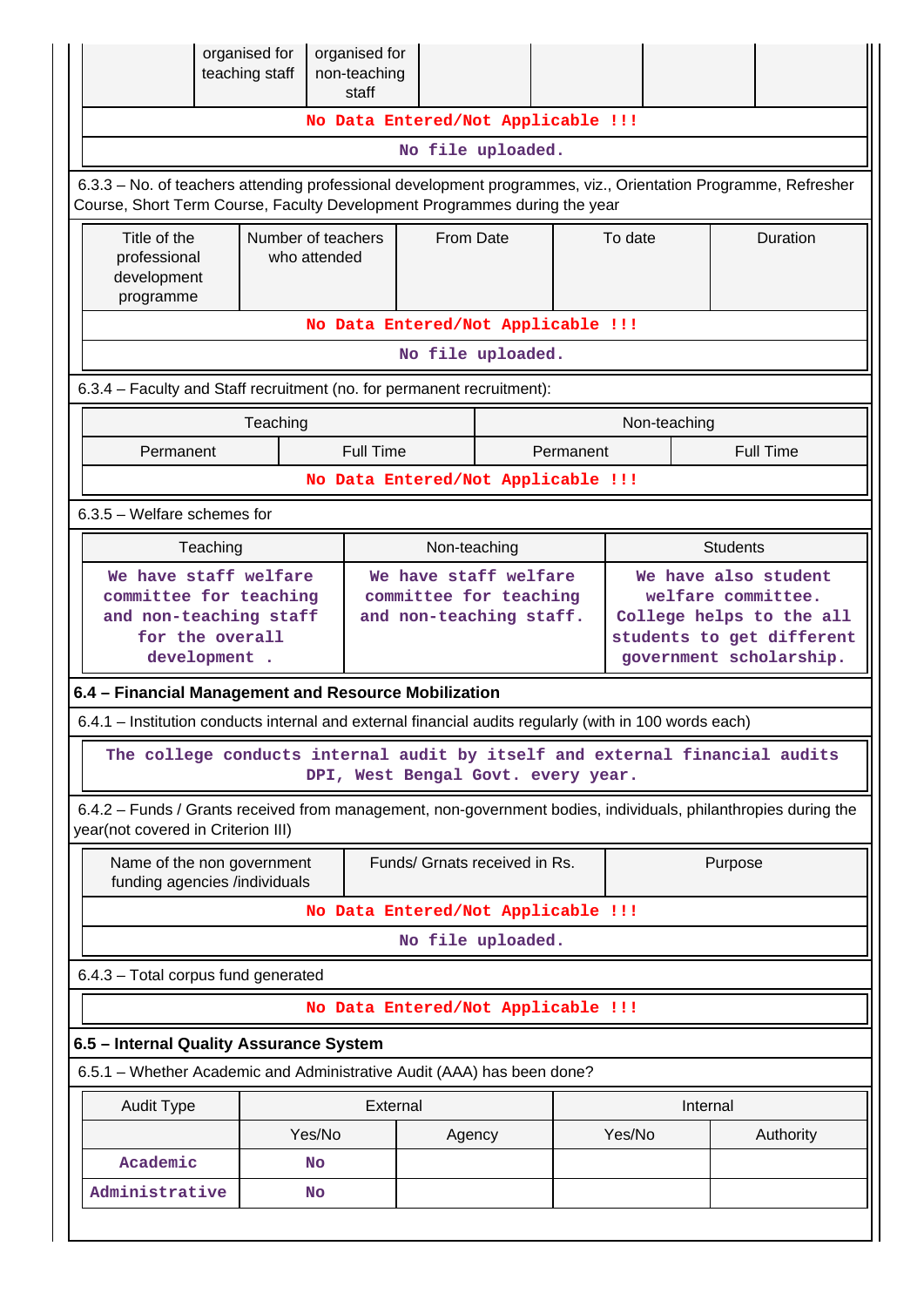| 6.5.2 – Activities and support from the Parent – Teacher Association (at least three)                                                                                                                             |                                                                                       |                                         |                      |  |                               |                                                                              |  |  |  |  |
|-------------------------------------------------------------------------------------------------------------------------------------------------------------------------------------------------------------------|---------------------------------------------------------------------------------------|-----------------------------------------|----------------------|--|-------------------------------|------------------------------------------------------------------------------|--|--|--|--|
|                                                                                                                                                                                                                   |                                                                                       | <b>NA</b>                               |                      |  |                               |                                                                              |  |  |  |  |
| 6.5.3 – Development programmes for support staff (at least three)                                                                                                                                                 |                                                                                       |                                         |                      |  |                               |                                                                              |  |  |  |  |
|                                                                                                                                                                                                                   | We have a welfare committee for the development of support staff.                     |                                         |                      |  |                               |                                                                              |  |  |  |  |
| 6.5.4 – Post Accreditation initiative(s) (mention at least three)                                                                                                                                                 |                                                                                       |                                         |                      |  |                               |                                                                              |  |  |  |  |
| 1. Purchase of Library books amounting to Rs. 1.5 lakh 2. Automation of Library<br>Software by KOHA software 3. Initiative regarding the quick construction of new<br>college building for additional class room. |                                                                                       |                                         |                      |  |                               |                                                                              |  |  |  |  |
| 6.5.5 - Internal Quality Assurance System Details                                                                                                                                                                 |                                                                                       |                                         |                      |  |                               |                                                                              |  |  |  |  |
| a) Submission of Data for AISHE portal<br>Yes                                                                                                                                                                     |                                                                                       |                                         |                      |  |                               |                                                                              |  |  |  |  |
|                                                                                                                                                                                                                   | b) Participation in NIRF                                                              |                                         |                      |  | No                            |                                                                              |  |  |  |  |
|                                                                                                                                                                                                                   | c)ISO certification<br>No                                                             |                                         |                      |  |                               |                                                                              |  |  |  |  |
|                                                                                                                                                                                                                   | d)NBA or any other quality audit                                                      |                                         |                      |  | No                            |                                                                              |  |  |  |  |
| 6.5.6 - Number of Quality Initiatives undertaken during the year                                                                                                                                                  |                                                                                       |                                         |                      |  |                               |                                                                              |  |  |  |  |
| Year                                                                                                                                                                                                              | Name of quality<br>initiative by IQAC                                                 | Date of<br>conducting IQAC              | <b>Duration From</b> |  | <b>Duration To</b>            | Number of<br>participants                                                    |  |  |  |  |
| 2017                                                                                                                                                                                                              | Development<br>of universal<br>moral values<br>among the<br>students                  | 12/07/2017                              | 12/07/2017           |  | 12/11/2017                    | 500                                                                          |  |  |  |  |
| 2018                                                                                                                                                                                                              | Students<br>Workshop on<br><b>CBCS</b>                                                | 06/02/2018                              | 06/02/2018           |  | 27/06/2018                    | 2130                                                                         |  |  |  |  |
|                                                                                                                                                                                                                   |                                                                                       |                                         | View File            |  |                               |                                                                              |  |  |  |  |
| <b>CRITERION VII – INSTITUTIONAL VALUES AND BEST PRACTICES</b>                                                                                                                                                    |                                                                                       |                                         |                      |  |                               |                                                                              |  |  |  |  |
| 7.1 - Institutional Values and Social Responsibilities                                                                                                                                                            |                                                                                       |                                         |                      |  |                               |                                                                              |  |  |  |  |
| 7.1.1 – Gender Equity (Number of gender equity promotion programmes organized by the institution during the<br>year)                                                                                              |                                                                                       |                                         |                      |  |                               |                                                                              |  |  |  |  |
| Title of the<br>programme                                                                                                                                                                                         | Period from                                                                           | Period To                               |                      |  | <b>Number of Participants</b> |                                                                              |  |  |  |  |
|                                                                                                                                                                                                                   |                                                                                       |                                         |                      |  | Female                        | Male                                                                         |  |  |  |  |
| Observation of<br>the<br>International<br>Women Day                                                                                                                                                               | 08/03/2017                                                                            | 18/03/2018                              |                      |  | 150                           | 100                                                                          |  |  |  |  |
| 7.1.2 - Environmental Consciousness and Sustainability/Alternate Energy initiatives such as:                                                                                                                      |                                                                                       |                                         |                      |  |                               |                                                                              |  |  |  |  |
|                                                                                                                                                                                                                   | Percentage of power requirement of the University met by the renewable energy sources |                                         |                      |  |                               |                                                                              |  |  |  |  |
|                                                                                                                                                                                                                   |                                                                                       | also for reducing the electricity bill. |                      |  |                               | College introduced number of solar lights as alternative energy resource and |  |  |  |  |
| 7.1.3 - Differently abled (Divyangjan) friendliness                                                                                                                                                               |                                                                                       |                                         |                      |  |                               |                                                                              |  |  |  |  |
| Item facilities                                                                                                                                                                                                   |                                                                                       | Yes/No                                  |                      |  |                               | Number of beneficiaries                                                      |  |  |  |  |
| Ramp/Rails                                                                                                                                                                                                        |                                                                                       | Yes                                     |                      |  |                               | 12                                                                           |  |  |  |  |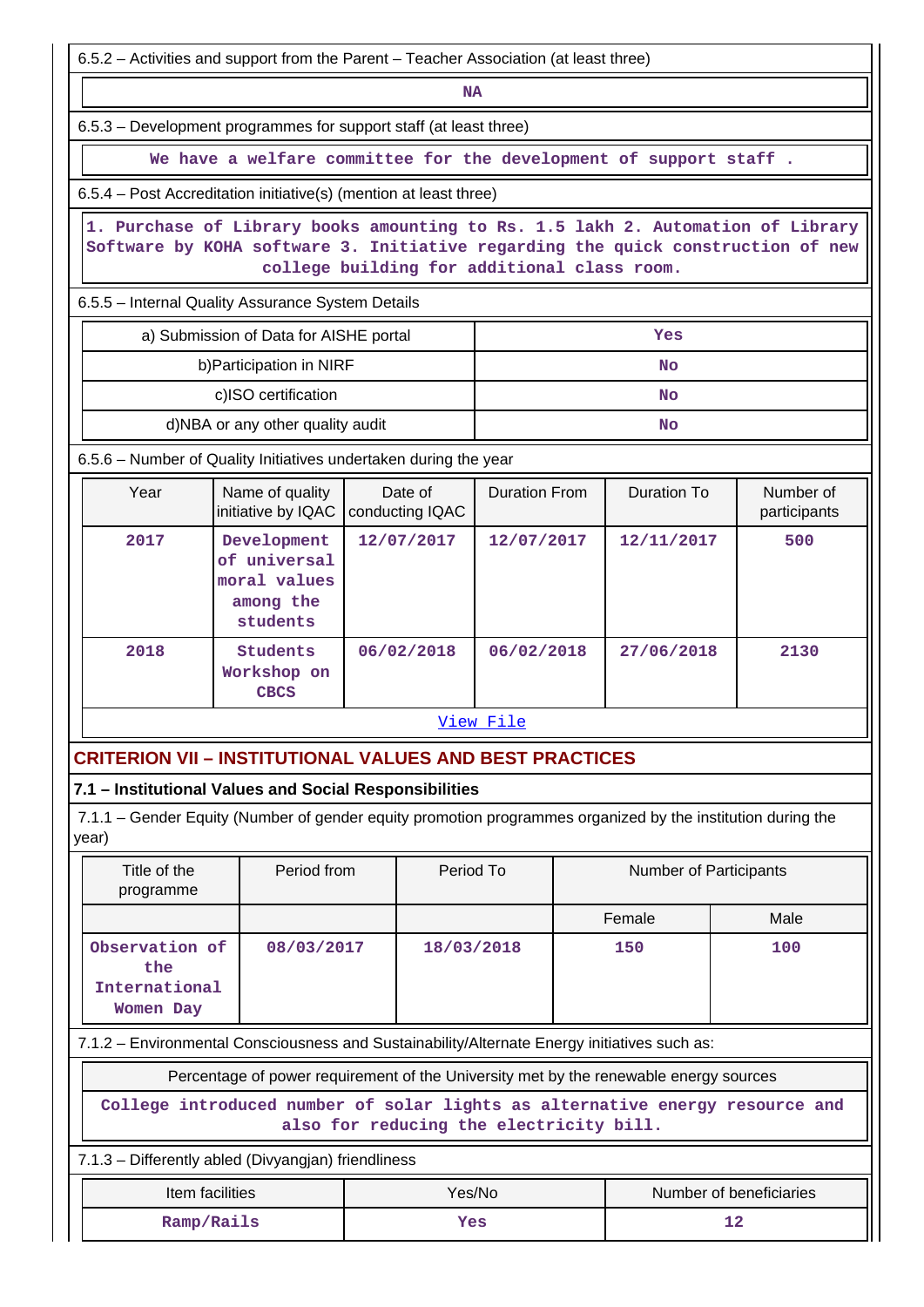|                                                                                                                       | Physical facilities                                                                                                                                                                                                                                                                                                                                                                                                                                                                            |                                                                                                   | Yes |                      |                                                                                                                                                                                                                                                                                                                                                                                                                                       |  | 12                    |                            |                                                     |  |  |
|-----------------------------------------------------------------------------------------------------------------------|------------------------------------------------------------------------------------------------------------------------------------------------------------------------------------------------------------------------------------------------------------------------------------------------------------------------------------------------------------------------------------------------------------------------------------------------------------------------------------------------|---------------------------------------------------------------------------------------------------|-----|----------------------|---------------------------------------------------------------------------------------------------------------------------------------------------------------------------------------------------------------------------------------------------------------------------------------------------------------------------------------------------------------------------------------------------------------------------------------|--|-----------------------|----------------------------|-----------------------------------------------------|--|--|
|                                                                                                                       | <b>Rest Rooms</b>                                                                                                                                                                                                                                                                                                                                                                                                                                                                              |                                                                                                   |     | Yes                  |                                                                                                                                                                                                                                                                                                                                                                                                                                       |  |                       | 12                         |                                                     |  |  |
| 7.1.4 - Inclusion and Situatedness                                                                                    |                                                                                                                                                                                                                                                                                                                                                                                                                                                                                                |                                                                                                   |     |                      |                                                                                                                                                                                                                                                                                                                                                                                                                                       |  |                       |                            |                                                     |  |  |
| Year                                                                                                                  | Number of<br>initiatives to<br>address<br>locational<br>advantages<br>and disadva<br>ntages                                                                                                                                                                                                                                                                                                                                                                                                    | Number of<br>initiatives<br>taken to<br>engage with<br>and<br>contribute to<br>local<br>community |     | Date                 | Duration                                                                                                                                                                                                                                                                                                                                                                                                                              |  | Name of<br>initiative | <b>Issues</b><br>addressed | Number of<br>participating<br>students<br>and staff |  |  |
|                                                                                                                       |                                                                                                                                                                                                                                                                                                                                                                                                                                                                                                |                                                                                                   |     |                      | No Data Entered/Not Applicable !!!                                                                                                                                                                                                                                                                                                                                                                                                    |  |                       |                            |                                                     |  |  |
|                                                                                                                       | No file uploaded.                                                                                                                                                                                                                                                                                                                                                                                                                                                                              |                                                                                                   |     |                      |                                                                                                                                                                                                                                                                                                                                                                                                                                       |  |                       |                            |                                                     |  |  |
| 7.1.5 - Human Values and Professional Ethics Code of conduct (handbooks) for various stakeholders                     |                                                                                                                                                                                                                                                                                                                                                                                                                                                                                                |                                                                                                   |     |                      |                                                                                                                                                                                                                                                                                                                                                                                                                                       |  |                       |                            |                                                     |  |  |
|                                                                                                                       | Title                                                                                                                                                                                                                                                                                                                                                                                                                                                                                          |                                                                                                   |     | Date of publication  |                                                                                                                                                                                                                                                                                                                                                                                                                                       |  |                       | Follow up(max 100 words)   |                                                     |  |  |
|                                                                                                                       | No Data Entered/Not Applicable !!!                                                                                                                                                                                                                                                                                                                                                                                                                                                             |                                                                                                   |     |                      |                                                                                                                                                                                                                                                                                                                                                                                                                                       |  |                       |                            |                                                     |  |  |
| 7.1.6 - Activities conducted for promotion of universal Values and Ethics                                             |                                                                                                                                                                                                                                                                                                                                                                                                                                                                                                |                                                                                                   |     |                      |                                                                                                                                                                                                                                                                                                                                                                                                                                       |  |                       |                            |                                                     |  |  |
| Activity                                                                                                              |                                                                                                                                                                                                                                                                                                                                                                                                                                                                                                |                                                                                                   |     | <b>Duration From</b> | <b>Duration To</b>                                                                                                                                                                                                                                                                                                                                                                                                                    |  |                       | Number of participants     |                                                     |  |  |
|                                                                                                                       | No Data Entered/Not Applicable !!!<br>No file uploaded.                                                                                                                                                                                                                                                                                                                                                                                                                                        |                                                                                                   |     |                      |                                                                                                                                                                                                                                                                                                                                                                                                                                       |  |                       |                            |                                                     |  |  |
| 7.1.7 - Initiatives taken by the institution to make the campus eco-friendly (at least five)                          |                                                                                                                                                                                                                                                                                                                                                                                                                                                                                                |                                                                                                   |     |                      |                                                                                                                                                                                                                                                                                                                                                                                                                                       |  |                       |                            |                                                     |  |  |
|                                                                                                                       |                                                                                                                                                                                                                                                                                                                                                                                                                                                                                                |                                                                                                   |     |                      | 1. Plantation of trees for the Green campus 2. Proper use of dustbin for<br>renewable and non-renewable resources 3. Plantation of decorative trees and<br>flowers 4. Use of Solar light 5. Initiative for the paperless administration 6.<br>Initiative for plastic free campus                                                                                                                                                      |  |                       |                            |                                                     |  |  |
| 7.2 - Best Practices                                                                                                  |                                                                                                                                                                                                                                                                                                                                                                                                                                                                                                |                                                                                                   |     |                      |                                                                                                                                                                                                                                                                                                                                                                                                                                       |  |                       |                            |                                                     |  |  |
| 7.2.1 – Describe at least two institutional best practices                                                            |                                                                                                                                                                                                                                                                                                                                                                                                                                                                                                |                                                                                                   |     |                      |                                                                                                                                                                                                                                                                                                                                                                                                                                       |  |                       |                            |                                                     |  |  |
|                                                                                                                       |                                                                                                                                                                                                                                                                                                                                                                                                                                                                                                |                                                                                                   |     |                      | Interdisciplinary Class: Faculties have taken interdisciplinary classes to<br>exchange their academic idea and also to promote the interdisciplinary<br>approaches for further academic development. Students Seminar: Each and every<br>department organised departmental students seminar according to the guidance of<br>the Departmental teachers. Students are encouraged to take new and burning<br>social and academic issues. |  |                       |                            |                                                     |  |  |
|                                                                                                                       |                                                                                                                                                                                                                                                                                                                                                                                                                                                                                                |                                                                                                   |     |                      | Upload details of two best practices successfully implemented by the institution as per NAAC format in your<br>institution website, provide the link                                                                                                                                                                                                                                                                                  |  |                       |                            |                                                     |  |  |
|                                                                                                                       |                                                                                                                                                                                                                                                                                                                                                                                                                                                                                                |                                                                                                   |     |                      | http://skcollege.org/igac-document/                                                                                                                                                                                                                                                                                                                                                                                                   |  |                       |                            |                                                     |  |  |
| 7.3 - Institutional Distinctiveness                                                                                   |                                                                                                                                                                                                                                                                                                                                                                                                                                                                                                |                                                                                                   |     |                      |                                                                                                                                                                                                                                                                                                                                                                                                                                       |  |                       |                            |                                                     |  |  |
| 7.3.1 – Provide the details of the performance of the institution in one area distinctive to its vision, priority and |                                                                                                                                                                                                                                                                                                                                                                                                                                                                                                |                                                                                                   |     |                      |                                                                                                                                                                                                                                                                                                                                                                                                                                       |  |                       |                            |                                                     |  |  |
|                                                                                                                       | thrust in not more than 500 words<br>More than 70 students come from SC/ST background and majority having agrarian<br>background and also are first generation learner. Therefore, the college<br>practices its vision to uplift and promote these students with special<br>importance. Attempts have been made on behalf of the college authority to<br>inculcate universal moral values among the students of the college for the<br>purpose of holistic development of their personalities. |                                                                                                   |     |                      |                                                                                                                                                                                                                                                                                                                                                                                                                                       |  |                       |                            |                                                     |  |  |